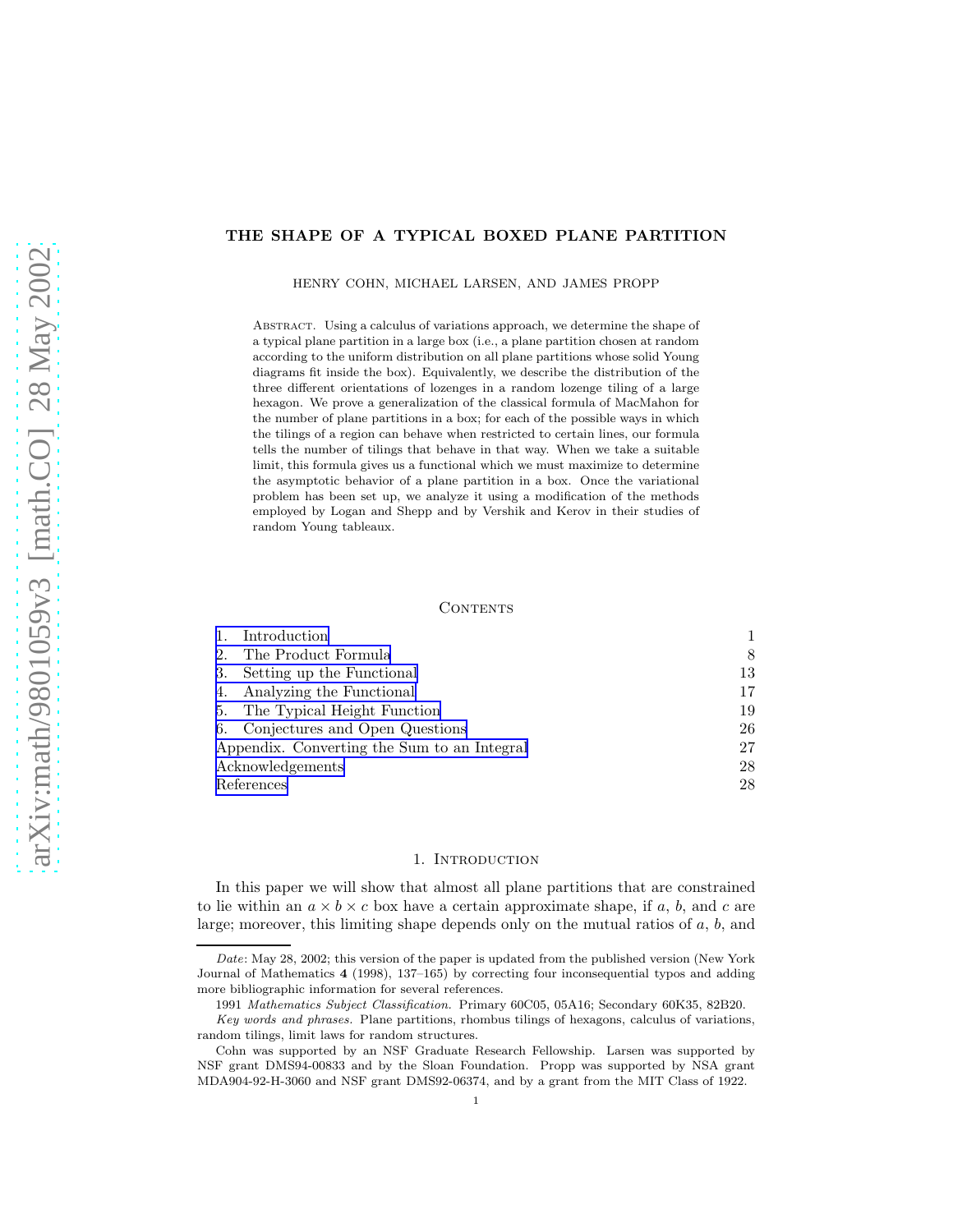<span id="page-1-0"></span>

FIGURE 1. The tiling corresponding to a plane partition.

c. Our proof will make use of the equivalence between such plane partitions and tilings of hexagons by rhombuses.

Recall that plane partitions are a two-dimensional generalization of ordinary partitions. A plane partition  $\pi$  is a collection of non-negative integers  $\pi_{x,y}$  indexed by ordered pairs of non-negative integers  $x$  and  $y$ , such that only finitely many of the integers  $\pi_{x,y}$  are non-zero, and for all x and y we have  $\pi_{x+1,y} \leq \pi_{x,y}$  and  $\pi_{x,y+1} \leq \pi_{x,y}$ . A more symmetrical way of looking at a plane partition is to examine the union of the unit cubes  $[i, i + 1] \times [j, j + 1] \times [k, k + 1]$  with  $i, j$ , and  $k$ non-negative integers satisfying  $0 \leq k < \pi_{i,j}$ . This region is called the *solid Young* diagram associated with the plane partition, and its volume is the sum of the  $\pi_{x,y}$ 's.

We say that a plane partition  $\pi$  fits within an  $a \times b \times c$  box if its solid Young diagram fits inside the rectangular box  $[0, a] \times [0, b] \times [0, c]$ , or equivalently, if  $\pi_{x,y} \leq c$ for all x and y, and  $\pi_{x,y} = 0$  whenever  $x \ge a$  or  $y \ge b$ ; we call such a plane partition a *boxed plane partition*. Plane partitions in an  $a \times b \times c$  box are in one-to-one correspondence with tilings of an equi-angular hexagon of side lengths  $a, b, c, a, b, c$  by rhombuses whose sides have length 1 and whose angles measure  $\pi/3$ and  $2\pi/3$ . It is not hard to write down a bijection between the plane partitions and the tilings, but the correspondence is best understood informally, as follows. The faces of the unit cubes that constitute the solid Young diagram are unit squares. Imagine now that we augment the solid Young diagram by adjoining the three "lower walls" of the  $a \times b \times c$  box that contains it (namely  $\{0\} \times [0, b] \times [0, c]$ ,  $[0, a] \times \{0\} \times [0, c]$ , and  $[0, a] \times [0, b] \times \{0\}$ ; imagine as well that each of these walls is divided into unit squares. If we look at this augmented Young diagram from a point on the line  $x = y = z$ , certain of the unit squares are visible (that is, unobstructed by cubes). These unit squares form a surface whose boundary is the non-planar hexagon whose vertices are the points  $(a, 0, c), (0, 0, c), (0, b, c),$  $(0, b, 0), (a, b, 0), (a, 0, 0),$  and  $(a, 0, c)$ , respectively. Moreover, these same unit squares, projected onto the plane  $x + y + z = 0$  and scaled, become rhombuses which tile the aforementioned planar hexagon. For example, the plane partition  $\pi$ in a  $2 \times 2 \times 2$  box defined by  $\pi_{0,0} = \pi_{0,1} = \pi_{1,0} = 1$  and  $\pi_{1,1} = 0$  corresponds to the tiling in Figure 1, where the points  $(2, 0, 0), (0, 2, 0),$  and  $(0, 0, 2)$  are at the lower left, extreme right, and upper left corners of the hexagon. (The shading is meant as an aid for three-dimensional visualization, and is not necessary mathematically. The unshaded rhombuses represent part of the walls.)

We will use the term  $a, b, c$  hexagon to refer to an equi-angular hexagon of side lengths  $a, b, c, a, b, c$  (in clockwise order, with the horizontal sides having length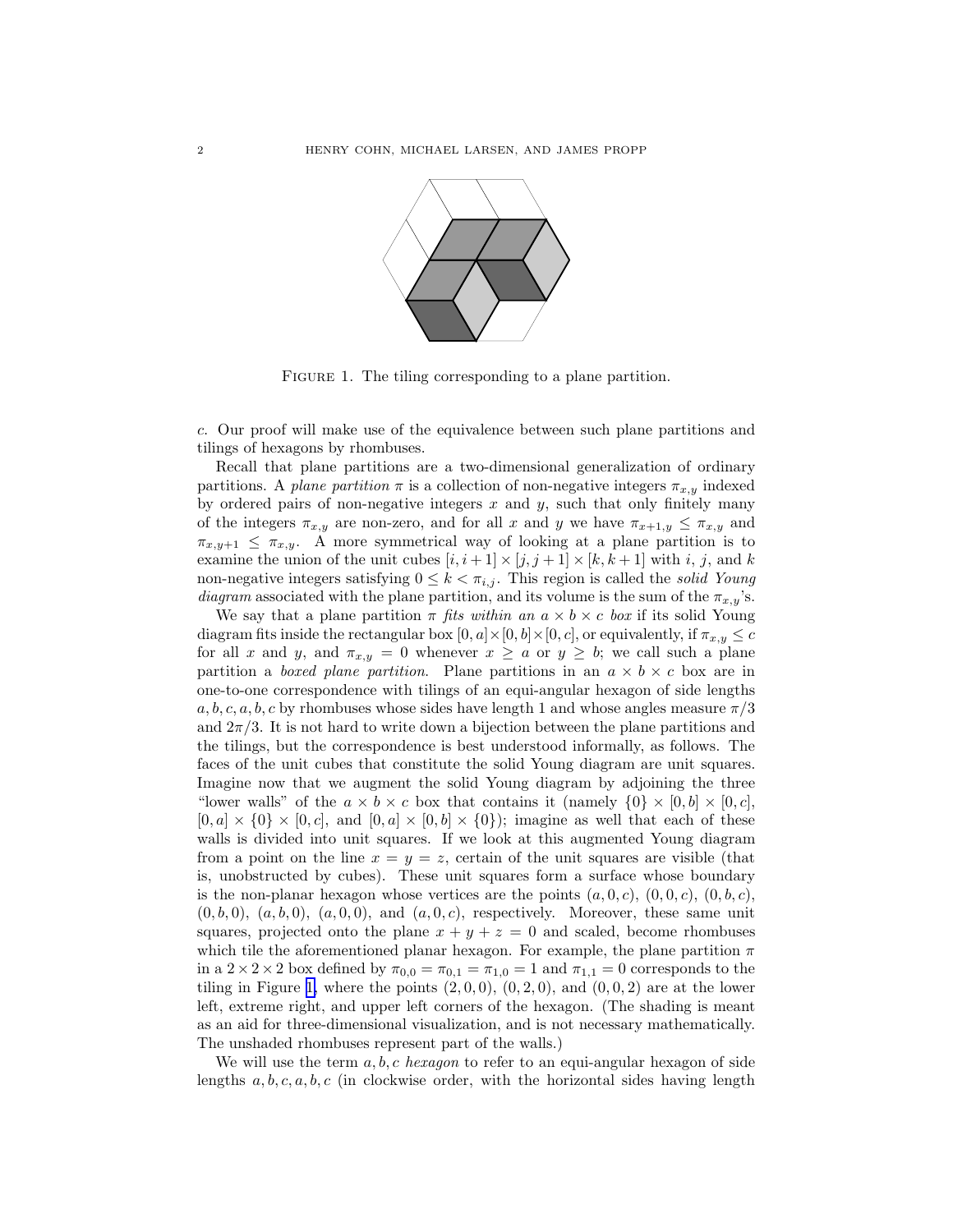b), and the term *lozenge* to refer to a unit rhombus with angles of  $\pi/3$  and  $2\pi/3$ . We will focus, without loss of generality, on those lozenges whose major axes are vertical, which we call vertical lozenges. Although our method in this article is to reduce facts about plane partitions to facts about tilings, one can also go in the reverse direction. For example, one can see from the three-dimensional picture that in every lozenge tiling of an  $a, b, c$  hexagon, the number of vertical lozenges is exactly ac (with similar formulas for the other two orientations of lozenge); see [\[DT](#page-27-0)] for further discussion.

A classical formula of MacMahon [\[M\]](#page-28-0) asserts that there are exactly

$$
\prod_{i=0}^{a-1} \prod_{j=0}^{b-1} \prod_{k=0}^{c-1} \frac{i+j+k+2}{i+j+k+1}
$$

plane partitions that fit in an  $a \times b \times c$  box, or (equivalently) lozenge tilings of an  $a, b, c$  hexagon. In Theorem [2.2](#page-11-0) of this article, we give a generalization that counts lozenge tilings with prescribed behavior on a given horizontal line.

Using Theorem [2.2](#page-11-0), we will determine the shape of a typical plane partition in an  $a \times b \times c$  box (Theorem [1.2](#page-6-0)). Specifically, that theorem implies that if a, b, c are large, then the solid Young diagram of a random plane partition in an  $a \times b \times c$  box is almost certain to differ from a particular, "typical" shape by an amount that is negligible compared to abc (the total volume of the box). Equivalently, the visible squares in the augmented Young diagram of the random boxed plane partition form a surface whose maximum deviation from a particular, typical surface is almost certain to be  $o(\min(a, b, c))$ . Moreover, scaling a, b, c by some factor causes the typical shape of this bounding surface to scale by the same factor.

Before we say what the true state of affairs is, we invite the reader to come up with a guess for what this typical shape should be. One natural way to arrive at a guess is to consider the analogous problem for ordinary (rather than plane) partitions. If one considers all ordinary partitions that fit inside an  $a \times b$  rectangle (in the sense that their Young diagrams fit inside  $[0, a] \times [0, b]$ ), then it is not hard to show that the typical boundary of the diagram is the line  $x/a + y/b = 1$ ; that is, almost all such partitions have roughly triangular Young diagrams. (One way to prove this is to apply Stirling's formula to binomial coefficients and employ direct counting; another is to use probabilistic methods, aided by a verification that if we look at the boundary of the Young diagram of the partition as a lattice path, then the directions of different steps in the path are negatively correlated.) It therefore might seem plausible that the typical bounding surface for plane partitions would be a plane (except where it coincided with the sides of the box), as when a box is tilted on its corner and half-filled with fluid. However, Theorem [1.1](#page-4-0) shows that that is in fact not the case.

To see what a typical boxed plane partition does look like, see Figure [2.](#page-3-0) This tiling was generated using the methods of[[PW\]](#page-28-0) and is truly random, to the extent that pseudo-random number generators can be trusted. Notice that near the corners of the hexagon, the lozenges are aligned with each other, while in the middle, lozenges of different orientations are mixed together. If the bounding surface of the Young diagram tended to be flat, then the central zone of mixed orientations would be an inscribed hexagon, and the densities of the three orientations of tiles would change discontinuously as one crossed into this central zone. In fact, what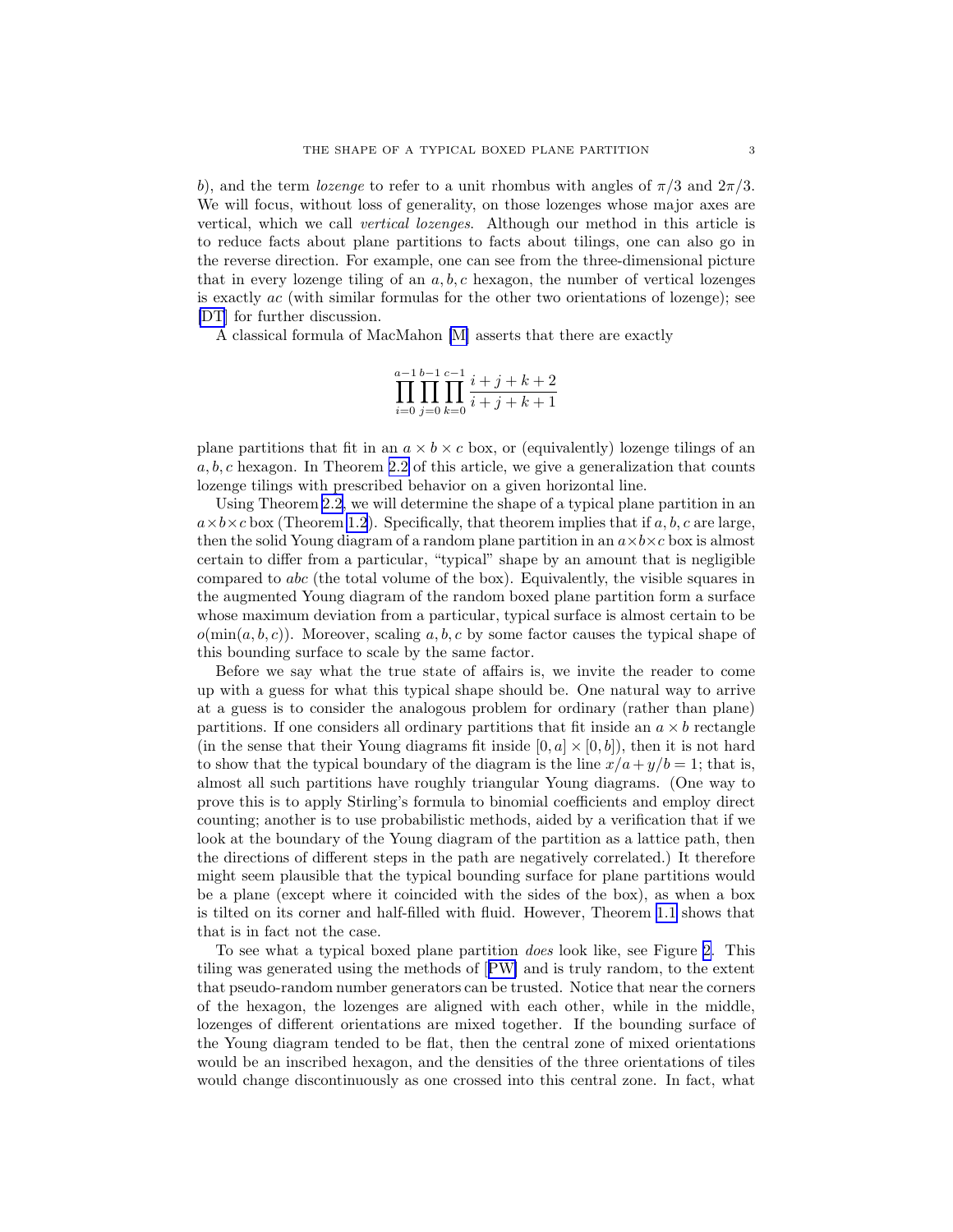<span id="page-3-0"></span>

FIGURE 2. A random lozenge tiling of a 32, 32, 32 hexagon.

one observes is that the central zone is roughly circular, and that the tile densities vary continuously except near the midpoints of the sides of the original hexagon.

One can in theory use our results to obtain an explicit formula for the typical shape of the bounding surface, in which one specifies the distance from a point  $P$ on the surface to its image P' under projection onto the  $x + y + z = 0$  plane, as a function of  $P'$ ; however, the integral that turns up is quite messy (albeit evaluable in closed form), with the result that the explicit formula is extremely lengthy and unenlightening. Nevertheless, we can and do give a fairly simple formula for the tilt of the tangent plane at  $P$  as a function of the projection  $P'$ , which would allow one to reconstruct the surface itself. In view of the correspondence between plane partitions and tilings, specifying the tilt of the tangent plane is equivalent to specifying the local densities of the three different orientations of lozenges for random tilings of an a, b, c hexagon.

Our result on local densities has as a particular corollary the assertion that, in an asymptotic sense, the zone of mixed orientation (defined as the region in which all three orientations of lozenge occur with positive density) is precisely the interior of the ellipse inscribed in the hexagon. This behavior is analogous to what has been proved concerning domino tilings of regions called Aztec diamonds (see [\[JPS\]](#page-28-0) and[[CEP\]](#page-27-0)); these are roughly square regions, and if one tiles them randomly with dominos  $(1 \times 2$  rectangles), then the zone of mixed orientation tends in the limit to the inscribed disk. However, the known results for Aztec diamonds are stronger than the corresponding best known results for hexagons (see Conjecture [6.2](#page-25-0) in Section [6\)](#page-25-0).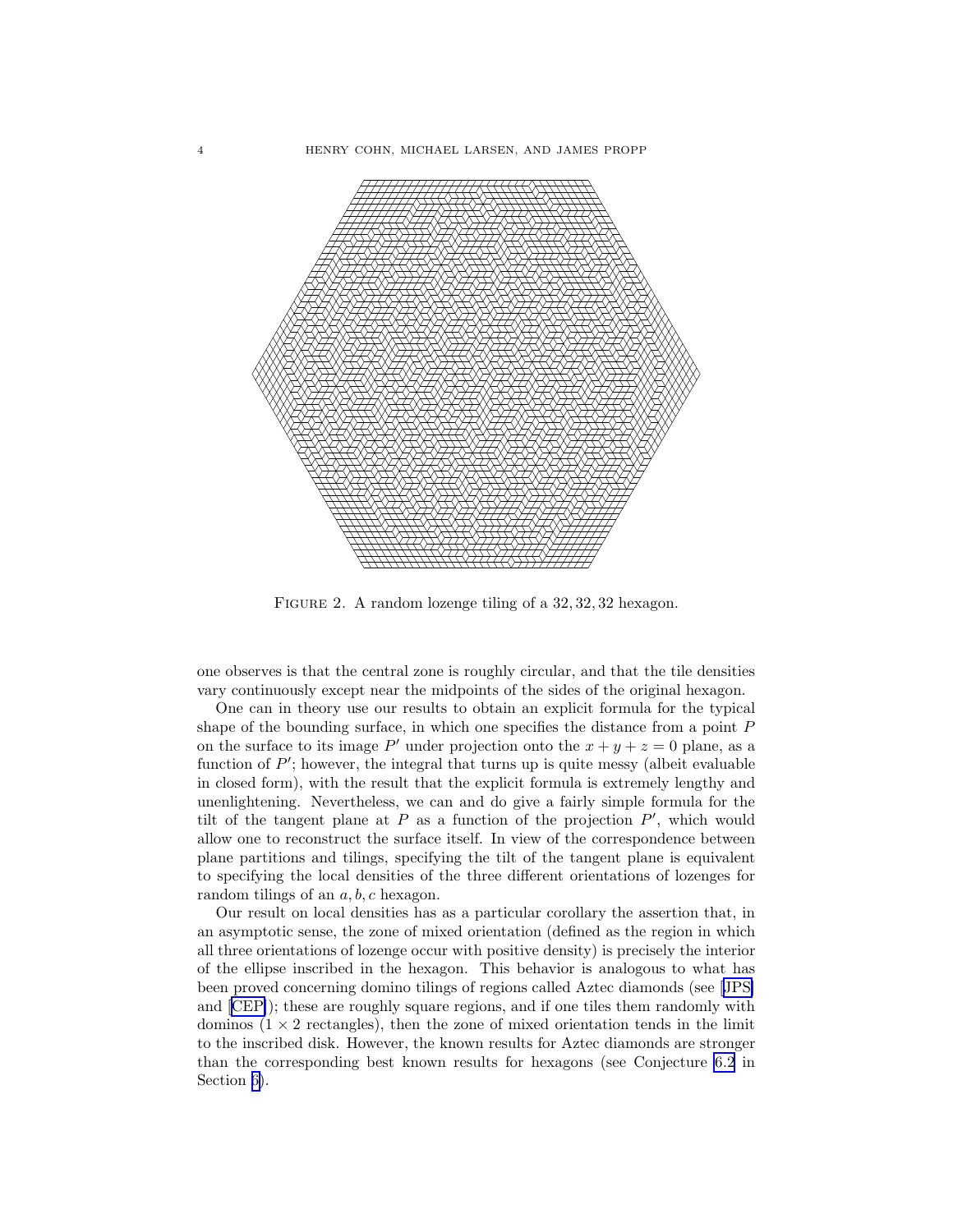<span id="page-4-0"></span>To state our main theorem, we begin by setting up normalized coordinates. Suppose that we are dealing with an  $a, b, c$  hexagon, so that the side lengths are  $a, b, c, a, b, c$  in clockwise order (with the sides of length b horizontal). We let  $a, b, c$ tend to infinity together, in such a way that the three-term ratio  $a : b : c$  (i.e., element of the projective plane  $\mathbb{P}^2(\mathbb{R})$  converges to  $\alpha : \beta : \gamma$  for some fixed positive numbers  $\alpha$ ,  $\beta$ ,  $\gamma$ . Say  $a + b + c = \sigma(\alpha + \beta + \gamma)$  for some scaling factor  $\sigma$ . Then we choose re-scaled coordinates for the  $a, b, c$  hexagon so that its sides are  $a' = a/\sigma$ ,  $b' = b/\sigma$ , and  $c' = c/\sigma$  (which by the hypothesis of our main theorem will be required to converge to  $\alpha$ ,  $\beta$ , and  $\gamma$  as a, b, and c get large). Note that  $a', b', c'$ in general are not integers. The origin of our coordinate system lies at the center of the hexagon. One can check that the sides of the hexagon lie on the lines  $y = \frac{\sqrt{3}}{2}(2x + b' + c'), y = \frac{\sqrt{3}}{4}(a' + c'), y = \frac{\sqrt{3}}{2}(-2x + a' + b'), y = \frac{\sqrt{3}}{2}(2x - b' - c'),$  $y = \frac{\sqrt{3}}{4}(-a' - c')$ , and  $y = \frac{\sqrt{3}}{2}(-2x - a' - b')$ , and that the inscribed ellipse is described by

 $3(a'+c')^2x^2-2\sqrt{3}(a'+2b'+c')(a'-c')xy+((a'+2b'+c')^2-4a'c')y^2=3a'b'c'(a'+b'+c').$ Define  $E_{\alpha,\beta,\gamma}(x,y)$  to be the polynomial

 $3\alpha\beta\gamma(\alpha+\beta+\gamma) - (3(\alpha+\gamma)^2x^2 - 2\sqrt{3}(\alpha+2\beta+\gamma)(\alpha-\gamma)xy + ((\alpha+2\beta+\gamma)^2-4\alpha\gamma)y^2),$ 

whose zero-set is the ellipse inscribed in the  $\alpha, \beta, \gamma$  hexagon. Also define  $Q_{\alpha,\beta,\gamma}(x, y)$ to be the polynomial

$$
\frac{\sqrt{3}}{2}\left(\frac{4}{3}y^2 - 4x^2 + \beta^2 + \alpha\beta + \beta\gamma - \alpha\gamma\right),\,
$$

which will be useful shortly.

There are six points at which the ellipse inscribed in the  $\alpha, \beta, \gamma$  hexagon meets the boundary of the hexagon. The four that occur on sides of length  $\alpha$  or  $\gamma$  will be called singular points, for reasons that will be clear shortly. (Recall that we have already broken the underlying symmetry of the situation by agreeing to focus on vertical lozenges.) The points of the hexagon that lie outside the inscribed ellipse form six connected components. Let  $R_1$  be the closure of the union of the two components containing the leftmost and rightmost points of the hexagon, minus the four singular points, and let  $R_0$  be the closure of the union of the other four components, again minus the four singular points.

Finally, define the (normalized) coordinates of a vertical lozenge to be the (normalized) coordinates of its center. Then the following theorem holds:

**Theorem 1.1.** Let U be the interior of a smooth simple closed curve contained inside the  $\alpha, \beta, \gamma$  hexagon, with  $\alpha, \beta, \gamma > 0$ . In a random tiling of an a, b, c hexagon, as  $a, b, c \rightarrow \infty$  with  $a : b : c \rightarrow \alpha : \beta : \gamma$ , the expected number of vertical lozenges whose normalized coordinates lie in U is  $ab + bc + ac$  times

$$
\frac{1}{A} \iint_U \mathcal{P}_{\alpha,\beta,\gamma}(x,y) \, dx \, dy + o(1),
$$

where  $A = (\alpha\beta + \beta\gamma + \alpha\gamma)\sqrt{3}/2$  is the area of the  $\alpha, \beta, \gamma$  hexagon and

$$
\mathcal{P}_{\alpha,\beta,\gamma}(x,y) = \begin{cases} \frac{1}{\pi} \cot^{-1} \left( \frac{Q_{\alpha,\beta,\gamma}(x,y)}{\sqrt{E_{\alpha,\beta,\gamma}(x,y)}} \right) & \text{if } E_{\alpha,\beta,\gamma}(x,y) > 0, \\ 0 & \text{if } (x,y) \in R_0, \text{ and} \\ 1 & \text{if } (x,y) \in R_1. \end{cases}
$$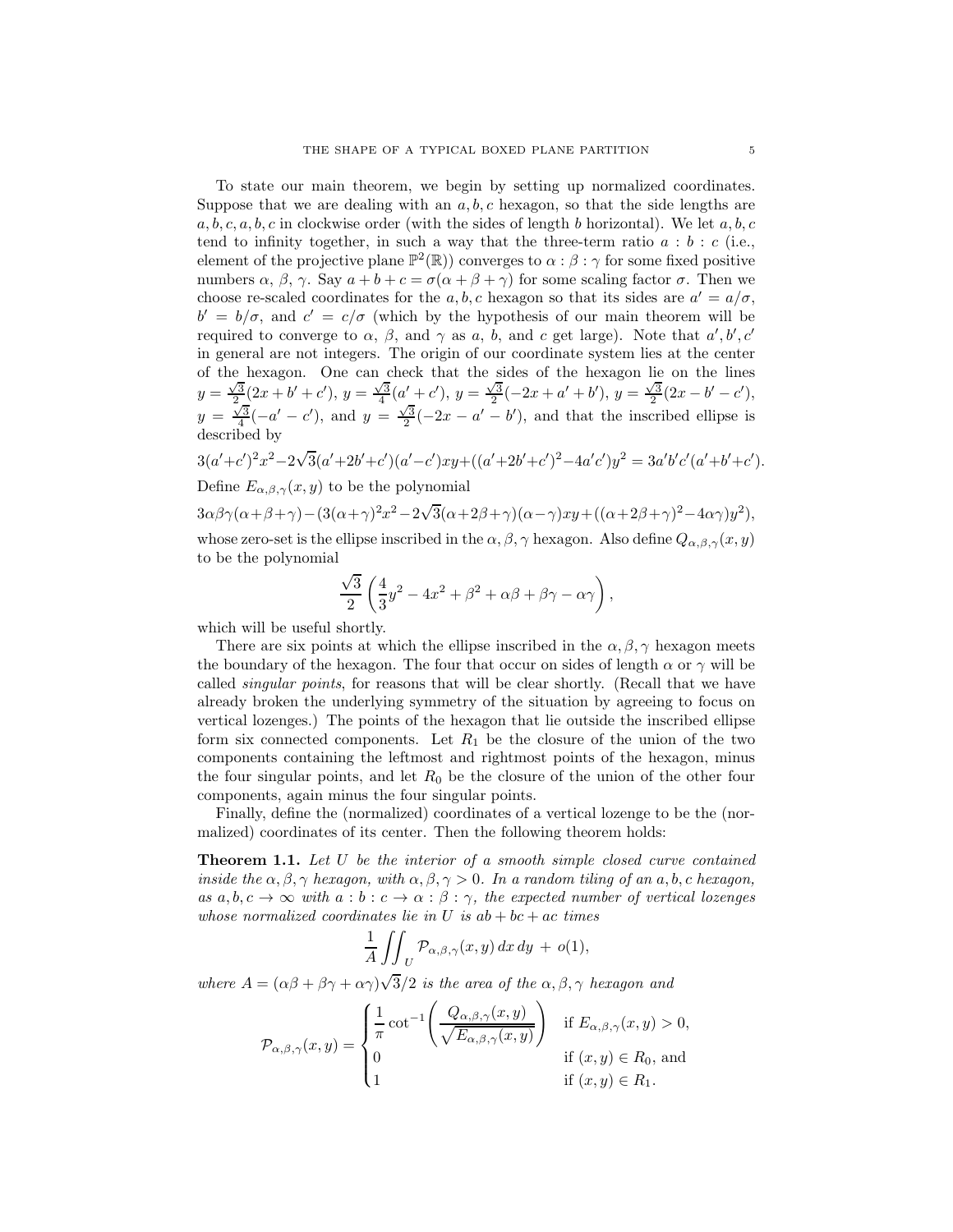In fact, our proof will give an even stronger version of Theorem [1.1,](#page-4-0) in which  $U$  is a horizontal line segment rather than an open set (and the double integral is replaced by a single integral). Since we can derive the expected number of vertical lozenges whose normalized coordinates lie in  $U$  by integrating over all horizontal cross sections (provided that the error term is uniform for all cross sections, as we will prove in Section [4](#page-16-0)), this variant of the claim implies the one stated above, though it is not obviously implied by it. We have stated the result in terms of open sets because that formulation seems more natural; the proof just happens to tell us more.

The intuition behind Theorem [1.1](#page-4-0) is that  $\mathcal{P}_{\alpha,\beta,\gamma}(x,y)$  gives the density of vertical lozenges in the normalized vicinity of  $(x, y)$ ; the factor of  $ab + bc + ac$  arises simply because there are that many lozenges in a tiling of an  $a, b, c$  hexagon. One might be tempted to go farther and think of  $\mathcal{P}_{\alpha,\beta,\gamma}(x,y)$  as the asymptotic probability that a random tiling of the  $a, b, c$  hexagon will have a vertical lozenge at any particular location in the normalized vicinity of  $(x, y)$  (see Conjecture [6.1](#page-25-0) in Section [6\)](#page-25-0); however, we cannot justify this interpretation rigorously, because it is conceivable that there are small-scale fluctuations in the probabilities that disappear in the double integral. (In Subsection 1.3 of [\[CEP\]](#page-27-0), it is shown that the analogous probabilities for random domino tilings do exhibit such fluctuations, although the fluctuations disappear if one distinguishes between four classes of dominos, rather than just horizontal and vertical dominos.)

The formula for  $\mathcal{P}_{\alpha,\beta,\gamma}$  is more natural than it might appear. Examination of random tilings such as the one shown in Figure [2](#page-3-0) leads one to conjecture that the region in which all three orientations of lozenges occur with positive density is (asymptotically) the interior of the ellipse inscribed in the hexagon, and the known fact that an analogous claim holds for random domino tilings of Aztec diamonds (see[[CEP\]](#page-27-0)) lends further support to this hypothesis. This leads one to predict that  $\mathcal{P}_{\alpha,\beta,\gamma}$  will be 0 in  $R_0$  and 1 in  $R_1$ , and strictly between 0 and 1 in the interior of the ellipse. Comparison with the analogous theorem for domino tilings (Theorem 1 of [\[CEP](#page-27-0)]) suggests that within the inscribed ellipse,  $\mathcal{P}_{\alpha,\beta,\gamma}(x,y)$  should be of the form

$$
\frac{1}{\pi} \cot^{-1} \left( \frac{Q(x, y)}{\sqrt{E_{\alpha, \beta, \gamma}(x, y)}} \right)
$$

for some quadratic polynomial  $Q(x, y)$ , and the only problem is actually finding  $Q(x, y)$  in terms of  $\alpha, \beta, \gamma$ . A simple description of the polynomial  $Q(x, y)$  that actually works is that its zero-set is the unique hyperbola whose asymptotes are parallel to the non-horizontal sides of the hexagon and which goes through the four points on the boundary of  $R_1$  where the inscribed ellipse is tangent to the hexagon. This determines  $Q(x, y)$  up to a constant factor, and that constant factor is determined (at least in theory—in practice the calculations would be cumbersome) by requiring that the average of  $\mathcal{P}_{\alpha,\beta,\gamma}(x,y)$  over the entire hexagon must be  $\alpha\gamma/(\alpha\beta+\beta\gamma+\alpha\gamma)$ .

An alternative way to phrase Theorem [1.1](#page-4-0) is in terms of height functions, which were introduced by Thurston in[[Th\]](#page-28-0) as a geometrical tool for understanding tilings of regions by lozenges or dominos. A height function is a numerical representation of an individual tiling of a specified region. In the case of lozenge tilings of a hexagon, the vertices of the lozenges occur at points of a certain triangular lattice that is independent of the particular tiling chosen, and the height function simply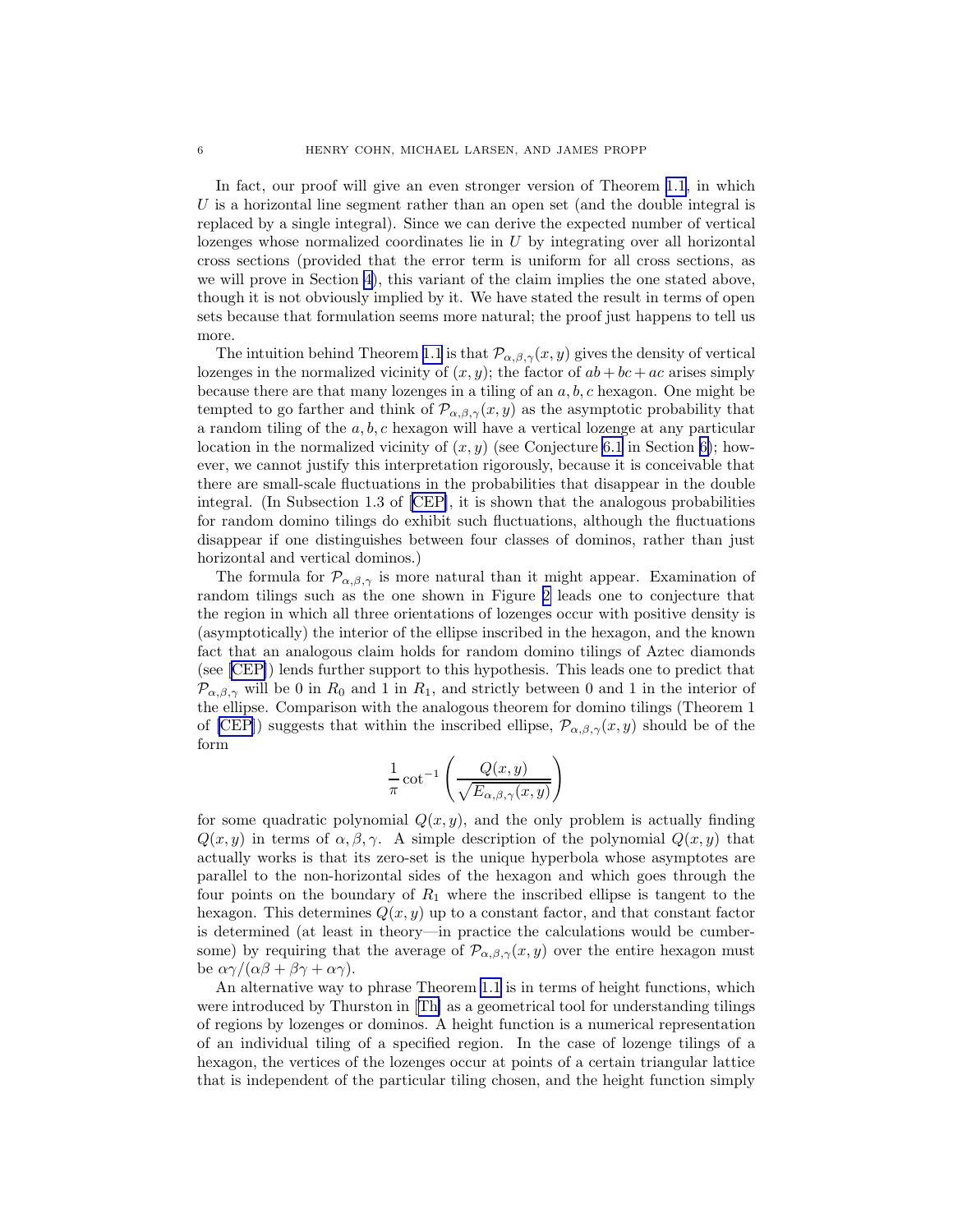<span id="page-6-0"></span>

FIGURE 3. The height function corresponding to a tiling.

associates a certain integer to each such vertex so as to describe the shape of the plane partition that corresponds to the tiling. Given any lozenge tiling, one can assign heights  $h(u)$  to the points u of the triangular lattice as follows. Give the leftmost vertex of the hexagon height  $a + c$ . (We choose this height so that the vertex of the bounding box farthest from the viewer, which is usually obscured from view, will have height 0.) Suppose that  $u$  and  $v$  are adjacent lattice points, such that the edge connecting them does not bisect a lozenge. If the edge from  $u$  to v points directly to the right, set  $h(v) = h(u) + 1$ , and if it points up and to the right, or down and to the right, set  $h(v) = h(u) - 1$ . (If it points left, change +1 to −1 and vice versa.) If one traces around each lozenge in the tiling and follows this rule, then every vertex is assigned a height. It is not hard to check that the heights are well-defined, so there is a unique height function associated to the tiling. For an example, see Figure 3. Conversely, every way of assigning integer heights to the vertices of the triangular grid that assigns height  $a + c$  to the leftmost vertex of the hexagon and that satisfies the edge relation must be the height function associated to some unique tiling. If one views the tiling as a three-dimensional picture of the solid Young diagram of a plane partition, then the height function tells how far above a reference plane (of the form  $x + y + z = constant$ ) each vertex lies. The values of the height function on the boundary of the hexagon are constrained, but all the values in the interior genuinely depend on the tiling. (It should be mentioned that height functions for lozenge tilings are implicit in the work of physicists Blöte and Hilhorst, in the context of the two-dimensional dimer model on a hexagonal lattice; see[[BH](#page-27-0)].)

When dealing with normalized coordinates, it is convenient to use a *normalized* height function: if we scale the coordinates by dividing them by  $\sigma$  (as described above), then we also divide the height function values by  $\sigma$ . Also, we define the average height function to be the average of the height functions associated with all possible tilings. (Of course, it is not a height function itself.) We will show that almost every height function closely approximates the average height function, asymptotically:

**Theorem 1.2.** Fix  $\alpha, \beta, \gamma > 0$ . As  $a, b, c \rightarrow \infty$  with  $a : b : c \rightarrow \alpha : \beta : \gamma$ , the normalized average height function of the a, b, c hexagon converges uniformly to the function  $\mathcal{H}_{\alpha,\beta,\gamma}$  with the appropriate (piecewise linear) boundary conditions such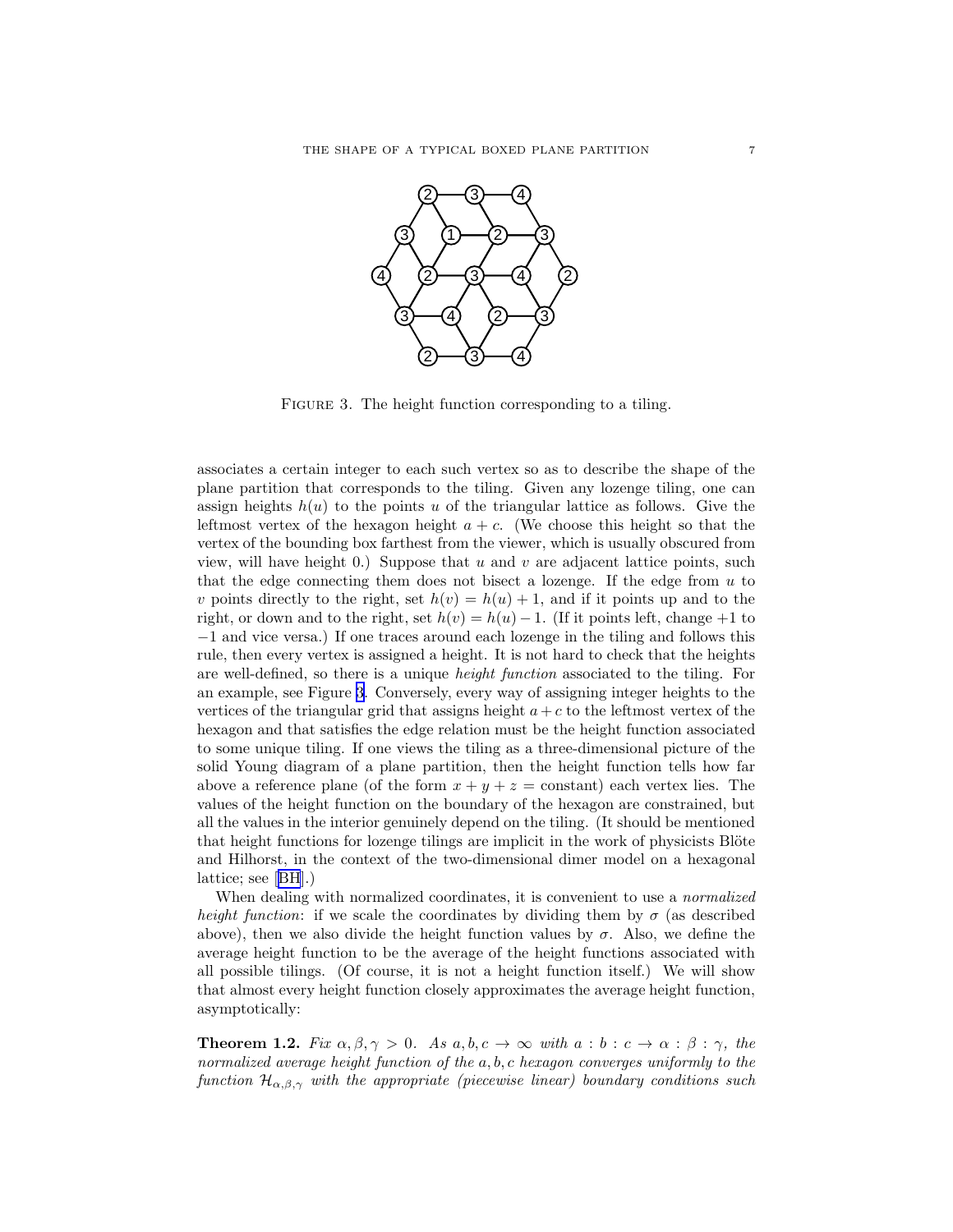<span id="page-7-0"></span>that

$$
\frac{\partial \mathcal{H}_{\alpha,\beta,\gamma}(x,y)}{\partial x} = 1 - 3\mathcal{P}_{\alpha,\beta,\gamma}(x,y).
$$

For fixed  $\varepsilon > 0$ , the probability that the normalized height function of a random tiling will differ anywhere by more than  $\varepsilon$  from  $\mathcal{H}_{\alpha,\beta,\gamma}$  is exponentially small in  $\sigma^2$ , where  $\sigma = (a+b+c)/(\alpha+\beta+\gamma)$ .

It is not hard to deduce Theorem [1.2](#page-6-0) (with the exception of the claim made in the last sentence) from Theorem [1.1;](#page-4-0) in particular, the differential equation simply results from considering how the height changes as one crosses lozenges of each orientation. We will give the proof in detail in Section [4.](#page-16-0)

Unfortunately, although one can recover an explicit formula for  $\mathcal{H}_{\alpha,\beta,\gamma}(x,y)$  from the boundary values and the knowledge of  $\partial \mathcal{H}_{\alpha,\beta,\gamma}(x,y)/\partial x$ , we cannot find any simple formula for it. By contrast, Proposition 17 of[[CEP\]](#page-27-0) gives a comparatively simple asymptotic formula for the average height function for domino tilings of an Aztec diamond.

Our methods also apply to the case of random domino tilings of Aztec diamonds. Formula (7) of Section 4 of [\[EKLP\]](#page-27-0) is analogous to our Theorem [2.2](#page-11-0), and can be used in the same way. It turns out that the functional arrived at by applying the methods of Section [3](#page-12-0) of this paper to that formula is very similar to the one we will find in Section [3.](#page-12-0) After a simple change of variables, one ends up with essentially the same functional, but maximized over a slightly different class of functions. The methods of Section [4](#page-16-0) apply almost without change, and the methods of Section [5](#page-18-0) can be adapted to prove Proposition 17 of[[CEP\]](#page-27-0). This proof is shorter than the one given in[[CEP](#page-27-0)]; however, in [\[CEP](#page-27-0)], Proposition 17 comes as a corollary of a much stronger result (Theorem 1), which the methods of this paper do not prove.

#### 2. The Product Formula

In this section, we will prove a refinement of MacMahon's formula, following methods first used by Elkies et al. in [\[EKLP\]](#page-27-0). This refinement (Proposition [2.1\)](#page-9-0) is not strictly speaking new, since it is really nothing more than the Weyl dimension formula for finite-dimensional representations of  $SL(n)$  (we say a few words more about this connection below). However, we give our own proof of this result for two reasons: first, to make this part of the proof self-contained; and second, to illustrate an expeditious method of proof that has found applications elsewhere (see[[JP\]](#page-28-0) for related formulas derived by the same method).

Proposition [2.1](#page-9-0) is stated in terms of Gelfand patterns, so we must first explain what Gelfand patterns are and what they have to do with lozenge tilings. It is not hard to see that a lozenge tiling of a hexagon is determined by the locations of its vertical lozenges. A semi-strict Gelfand pattern is a way to keep track of these locations. Specifically, one augments the a, b, c hexagon by adding  $a(a+1)/2$ vertical lozenges on the left and  $c(c+1)/2$  vertical lozenges on the right, forming an approximate trapezoid of upper base  $a + b + c$  and lower base b, with some triangular protrusions along its upper border, as in Figure [4](#page-8-0). One then associates with each vertical lozenge in the tiling the horizontal distance from its right corner to the left border of the trapezoid, which we call its trapezoidal position. (When we want to use the left boundary of the hexagon instead of the left boundary of the approximate trapezoid as our bench mark, we will speak of the hexagonal position of a vertical lozenge.) For example, consider the tiling shown in Figure [1;](#page-1-0)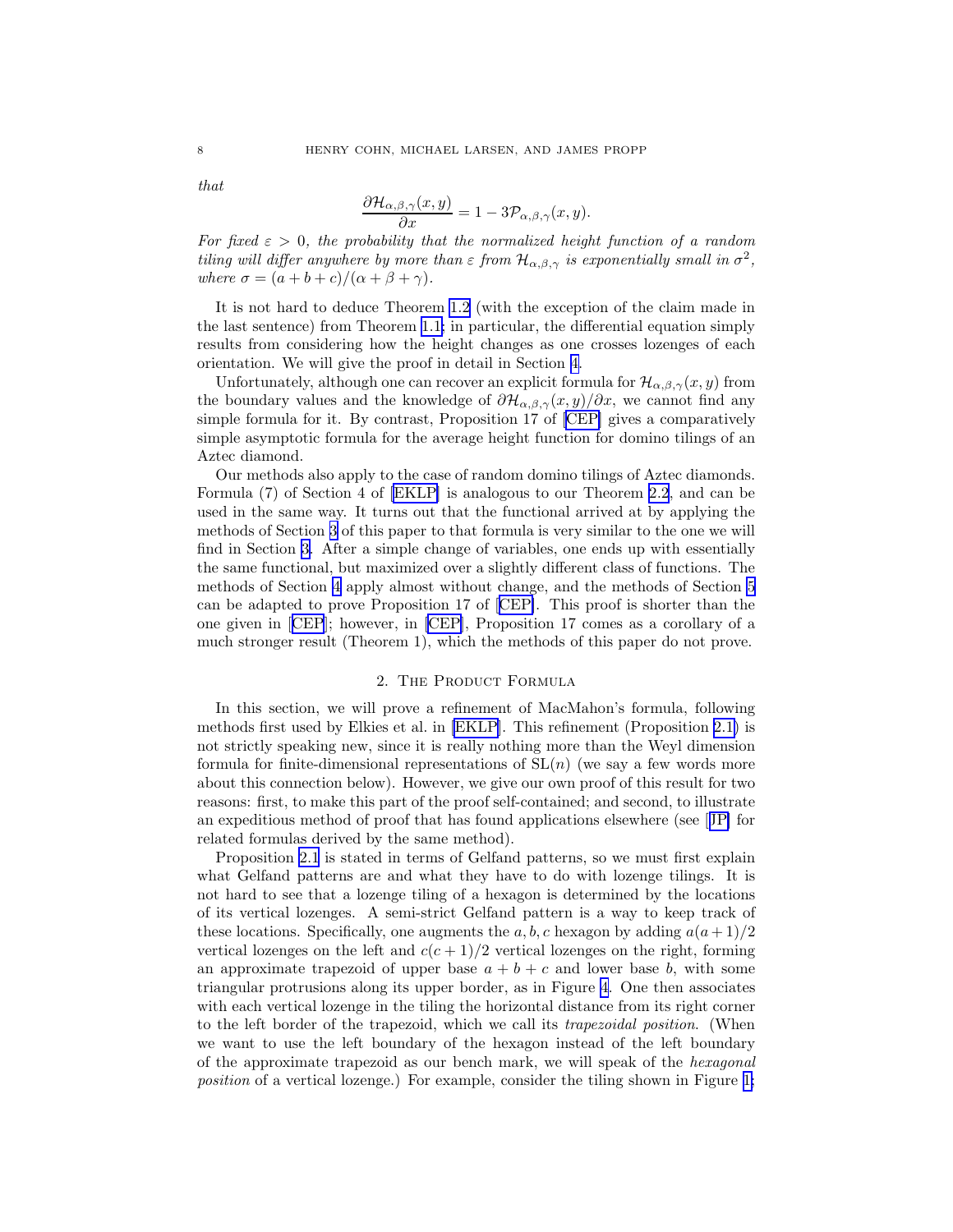<span id="page-8-0"></span>

FIGURE 4. The semi-strict Gelfand pattern corresponding to a tiling.

we augment it by adding 6 vertical lozenges to form the tiling shown in Figure 4. The vertical lozenges form rows, and the only restriction on their placement is that given any two adjacent vertical lozenges in the same row, there must be exactly one vertical lozenge between them in the row immediately beneath them. If we index the locations of the vertical lozenges with their trapezoidal positions (the numbers shown in Figure 4), we arrive at the following semi-strict Gelfand pattern:

$$
\begin{array}{cccc}\n1 & 2 & 5 & 6 \\
1 & 2 & 5 \\
1 & 4 & \\
2\n\end{array}
$$

In general, a *semi-strict Gelfand pattern* is a triangular array of integers (such as this one), with the property that the entries increase weakly along diagonals running down and to the right, and the entries increase strictly along diagonals running up and to the right. As discussed above, there is a simple bijection between semi-strict Gelfand patterns with top row  $1, 2, \ldots, a, a+b+1, a+b+2, \ldots, a+b+c$  and lozenge tilings of an equi-angular hexagon with side lengths  $a, b, c, a, b, c$ .

Moreover, consider the k-th horizontal line from the top in an  $a, b, c$  hexagon, where the top edge of the hexagon corresponds to  $k = 0$ , so that the trapezoidal positions of the vertical lozenges on the k-th line are precisely the entries in the  $(k+1)$ -st row of the associated semi-strict Gelfand pattern. If we discard all lozenges that lie above the line (but retain all vertical lozenges that are bisected by it and all lozenges that lie below it), then we get a tiling of a smaller approximate trapezoid, whose upper border as before consists of triangular protrusions alternating with straight edges, except that now the protrusions need not be concentrated at the left and right portions of the border. The trapezoidal positions of the vertical lozenges in this tiling are given by the entries in the semi-strict Gelfand pattern obtained from the original semi-strict Gelfand pattern by deleting the first k rows. In fact, if we limit ourselves to tilings of the  $a, b, c$  hexagon in which the locations of the vertical lozenges that are bisected by the k-th horizontal line are specified, then each individual tiling of this kind corresponds to a pair of semi-strict Gelfand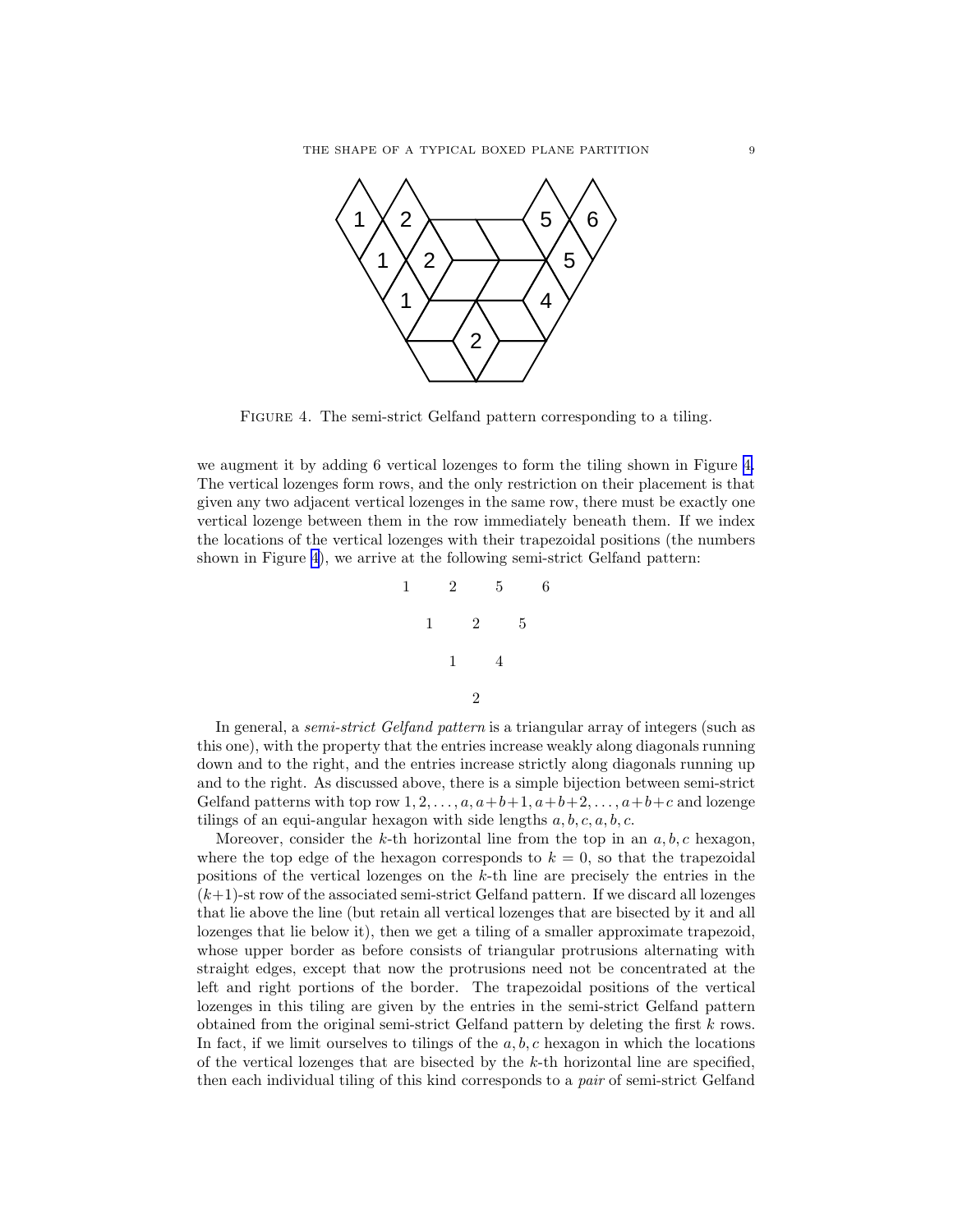<span id="page-9-0"></span>patterns. We have already described one of these Gelfand patterns, which gives the behavior of the tiling below the cutting line; the other, which describes the tilings above the line, comes from reflecting the hexagon through the horizontal axis (and of course adjoining additional lozenges, as above). If  $0 \leq k \leq \min(a, c)$ , then one of the Gelfand patterns will include some of the augmenting vertical lozenges described above on both sides (a row of length  $a - k$  on one side of the top of the pattern, and a row of length  $c - k$  on the other) and the other pattern will contain augmenting vertical lozenges on neither side; if  $min(a, c) \le k \le (a + c)/2$ , then one of the Gelfand patterns will contain a row of  $|a - k|$  augmenting lozenges on one side and the other Gelfand pattern will contain  $|c - k|$  on the other side. (The case  $k > (a + c)/2$  is symmetric to the case  $k < (a + c)/2$ , so we do not treat it explicitly.)

In Theorem [2.2](#page-11-0), we will use the following formula to determine how many tilings have a specified distribution of vertical lozenges along a horizontal line.

Proposition 2.1. There are exactly

$$
\prod_{1 \le i < j \le n} \frac{x_j - x_i}{j - i}
$$

semi-strict Gelfand patterns with top row consisting of integers  $x_1, x_2, \ldots, x_n$  such that  $x_1 < x_2 < \cdots < x_n$ .

Proposition 2.1 has an explanation in terms of representation theory. Gelfand and Tsetlin[[GT\]](#page-28-0) show that semi-strict Gelfand patterns form bases of representations of  $SL(n)$ , and one can deduce Proposition 2.1 from this fact using the Weyl dimension formula. (The Gelfand patterns in[[GT\]](#page-28-0) are not semi-strict, but there is aneasy transformation that makes them so: Replace  $m_{p,q}$  in equation (3) of [[GT\]](#page-28-0) with  $m_{p,q} + (q - p)$  and then reflect the triangle through its vertical axis.) Thus, the novelty of our approach is not that one can count semi-strict Gelfand patterns, but rather that one can count tilings with prescribed behavior on a horizontal line (as in Theorem [2.2](#page-11-0)). Another proof of Proposition 2.1, and one that bypasses its representation-theoretic significance, is the article of Carlitz and Stanley [\[CS\]](#page-27-0). (That article does not deal directly with semi-strict Gelfand patterns, but it is easy to deduce Proposition 2.1 from the theorem proved there.)

*Proof.* Let  $V(x_1, \ldots, x_n)$  be the number of semi-strict Gelfand patterns with top row  $x_1, \ldots, x_n$ . Given any such pattern, the second row must be of the form  $y_1, \ldots, y_{n-1}$  with  $x_i \leq y_i < x_{i+1}$  for all *i*. Therefore,

(2.1) 
$$
V(x_1,...,x_n) = \sum_{y_1=x_1}^{x_2} \sum_{y_2=x_2}^{x_3} \dots \sum_{y_{n-1}=x_{n-1}}^{x_n} V(y_1,...,y_{n-1}),
$$

where the modified summation operator  $\sum^L$  is defined by

$$
\sum_{i=s}^{t} f(i) = \sum_{i=s}^{t-1} f(i).
$$

The advantage to writing it this way is that

(2.2) 
$$
\sum_{i=r}^{s} f(i) + \sum_{i=s}^{t} f(i) = \sum_{i=r}^{t} f(i)
$$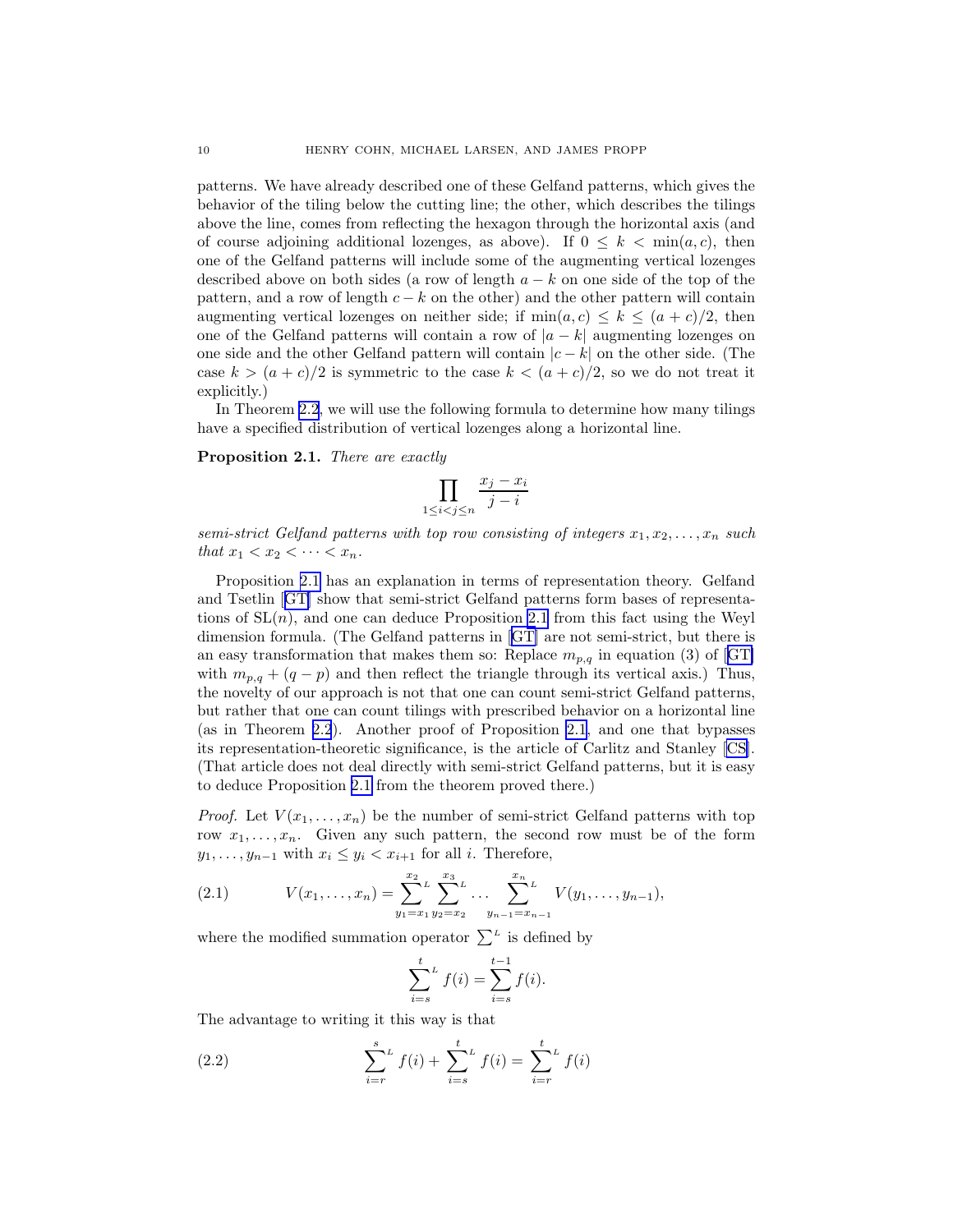<span id="page-10-0"></span>whenever  $r < s < t$ . There is a unique way to extend the definition of

$$
\sum_{i=s}^{t} f(i)
$$

tothe case  $s > t$ , if we require that ([2.2\)](#page-9-0) be true for all r, s, t. Then starting from the base relation  $V(x_1) = 1$ , we can use [\(2.1](#page-9-0)) to define  $V(x_1, \ldots, x_n)$  for arbitrary integers  $x_1, \ldots, x_n$  (not necessarily satisfying  $x_1 < \cdots < x_n$ ).

We will prove the formula for  $V(x_1, \ldots, x_n)$  by induction on n. It is clearly true for  $n = 1$ . Suppose that for all  $y_1, \ldots, y_{n-1}$ ,

(2.3) 
$$
V(y_1, \ldots, y_{n-1}) = \prod_{1 \leq i < j \leq n-1} \frac{y_j - y_i}{j - i}.
$$

Then  $V(y_1, \ldots, y_{n-1})$  is a polynomial of total degree  $(n-1)(n-2)/2$  in  $y_1, \ldots, y_{n-1}$ . Whenwe put  $(2.3)$  into  $(2.1)$  $(2.1)$ , we find that after each of the *n* summations in  $(2.1)$ , the result is still a polynomial, and the degree increases by 1 each time. It is easy to check from (2.3) that the coefficient of  $y_2^1 y_3^2 \dots y_{n-1}^{n-2}$  in  $V(y_1, \dots, y_{n-1})$  is

$$
\frac{1}{1!2!\dots(n-2)!}.
$$

From this and [\(2.1](#page-9-0)) it follows that the coefficient of  $x_2^1 x_3^2 \dots x_n^{n-1}$  in  $V(x_1, \dots, x_n)$ is

$$
\frac{1}{1!2!\dots(n-1)!}.
$$

We have therefore shown that  $V(x_1, \ldots, x_n)$  and

$$
\prod_{1 \le i < j \le n} \frac{x_j - x_i}{j - i}
$$

are polynomials in  $x_1, \ldots, x_n$  of the same total degree, and with the same coefficient of  $x_2^1 x_3^2 \ldots x_n^{n-1}$ . If we can show that  $V(x_1, \ldots, x_n)$  is divisible by  $(2.4)$ , then they must be equal. Equivalently, we just need to show that  $V(x_1, \ldots, x_n)$  is skewsymmetric in  $x_1, \ldots, x_n$ .

For convenience, let  $(s_1, t_1; s_2, t_2; \ldots; s_{n-1}, t_{n-1})$  denote

$$
\sum_{y_1=s_1}^{t_1} \sum_{y_2=s_2}^{t_2} \dots \sum_{y_{n-1}=s_{n-1}}^{t_{n-1}} V(y_1, y_2, \dots, y_{n-1}).
$$

We want to show that  $(x_1, x_2; x_3; \ldots; x_{n-1}, x_n)$  is skew-symmetric in  $x_1, \ldots, x_n$ . To start off, notice that for all  $i$ ,

(2.5) 
$$
(\ldots; s_i, u_i; \ldots) = (\ldots; s_i, t_i; \ldots) + (\ldots; t_i, u_i; \ldots).
$$

Also, since  $V(y_1, \ldots, y_{n-1})$  is a skew-symmetric function of  $y_1, \ldots, y_{n-1}$  by  $(2.3)$ , for  $i < j$  we must have

$$
(\ldots;s_i,t_i;\ldots;s_j,t_j;\ldots) = -(\ldots;s_j,t_j;\ldots;s_i,t_i;\ldots).
$$

The relation  $(\ldots; s_i, t_i; \ldots) = -(\ldots; t_i, s_i; \ldots)$  follows easily from the definition of  $(...;s_i,t_i;...)$ . From the last two relations, we see that  $(...;s_i,t_i;...;s_j,t_j;...)$ vanishes if  $s_i = s_j$  and  $t_i = t_j$ , or if  $s_i = t_j$  and  $s_j = t_i$ .

To verify that  $(x_1, x_2; \ldots; x_{n-1}, x_n)$  is skew-symmetric in  $x_1, \ldots, x_n$ , it suffices to check that it changes sign under transpositions of adjacent  $x_i$ 's. We check the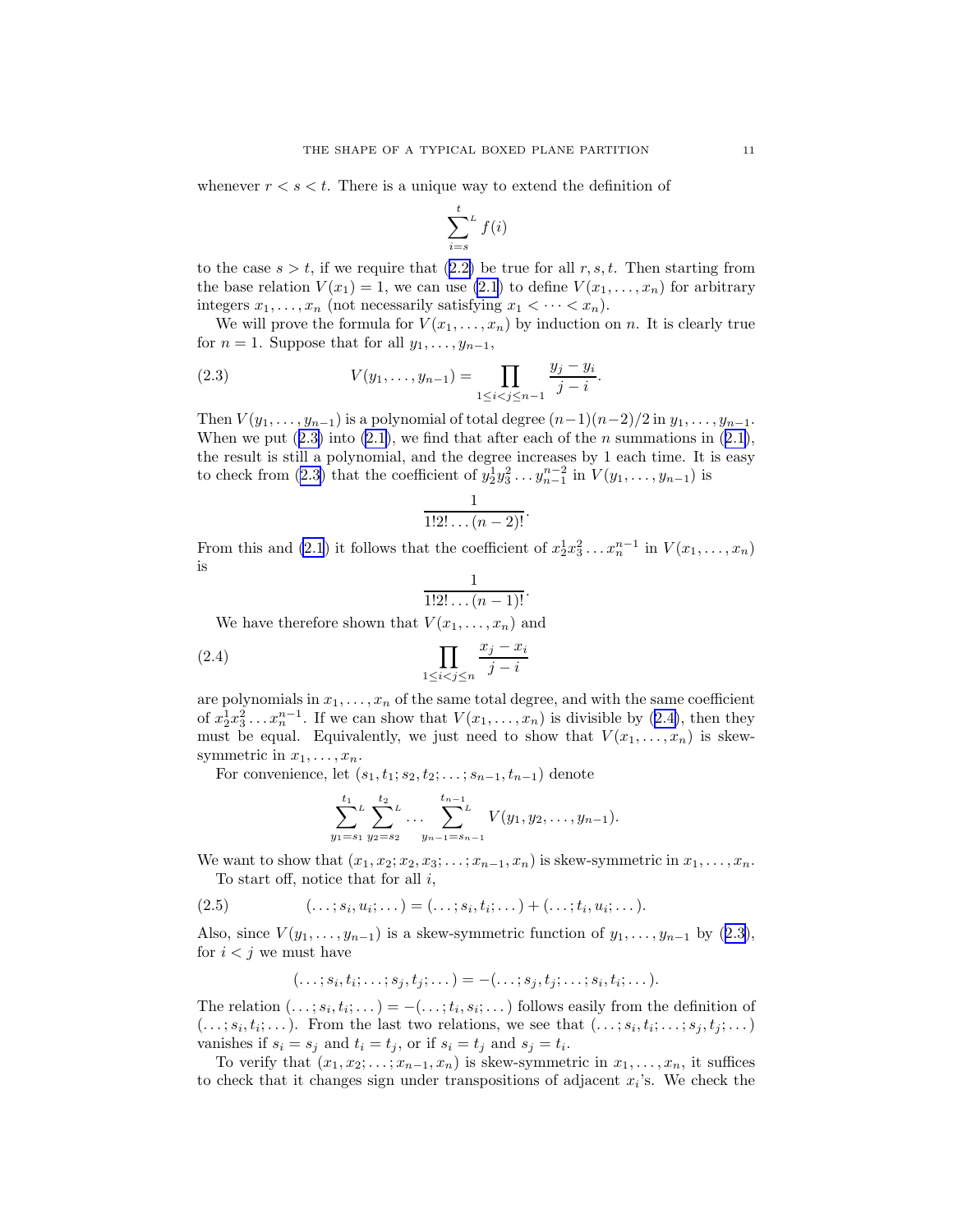<span id="page-11-0"></span>effect of exchanging  $x_{i+1}$  with  $x_{i+2}$  as follows. If we write  $x'_{k} = x_{i+k}$  (to simplify the subscripts), we have

$$
(\ldots; x'_0, x'_2; x'_2, x'_1; x'_1, x'_3; \ldots) = (\ldots; x'_0, x'_1; x'_2, x'_1; x'_1, x'_2; \ldots) + (\ldots; x'_0, x'_1; x'_2, x'_1; x'_2, x'_3; \ldots) + (\ldots; x'_1, x'_2; x'_2, x'_1; x'_1, x'_2; \ldots) + (\ldots; x'_1, x'_2; x'_2, x'_1; x'_2, x'_3; \ldots).
$$

by several applications of([2.5](#page-10-0)). All terms on the right except the second are 0, so

$$
(\ldots; x'_0, x'_2; x'_2, x'_1; x'_1, x'_3; \ldots) = (\ldots; x'_0, x'_1; x'_2, x'_1; x'_2, x'_3; \ldots)
$$
  
= -(\ldots; x'\_0, x'\_1; x'\_1, x'\_2; x'\_2, x'\_3; \ldots).

Thus, exchanging  $x_{i+1}$  with  $x_{i+2}$  introduces a minus sign whenever  $i \geq 1$  and  $i+3 \leq n$ . The other cases (exchanging  $x_1$  with  $x_2$  or  $x_{n-1}$  with  $x_n$ ) are easily dealt with in a similar way. Therefore,  $V(x_1, \ldots, x_n)$  is skew-symmetric in  $x_1, \ldots, x_n$ , so as discussed above we must have

$$
V(x_1,...,x_n) = \prod_{1 \le i < j \le n} \frac{x_j - x_i}{j - i},
$$

as desired.

Notice that after some manipulation of the product

$$
V(1,2,\ldots,a,a+b+1,a+b+2,\ldots,a+b+c),
$$

Proposition [2.1](#page-9-0) implies MacMahon's formula. However, our main application will be to counting tilings with prescribed behavior on horizontal lines.

Consider the k-th horizontal line from the top in an  $a, b, c$  hexagon. If  $k <$  $\min(a, c)$ , then in every tiling there must be k vertical lozenges on the k-th line; if  $\min(a, c) \le k \le (a+c)/2$ , then there must be  $\min(a, c)$  vertical lozenges on it. (As mentioned earlier, symmetry frees us from needing to treat the case  $k > (a+c)/2$ , so we will routinely assume  $k \leq (a+c)/2$ . In either case, note that the number of vertical lozenges on the k-th row is  $\min(k, a, c)$ .

Define the function

$$
V(x_1,...,x_n) = \prod_{1 \le i < j \le n} \frac{x_j - x_i}{j - i},
$$

as in the proof of Proposition [2.1.](#page-9-0) Then we have the following formulas:

**Theorem 2.2.** Suppose we require that the vertical lozenges bisected by the  $k$ -th horizontal line from the top in an a, b, c hexagon occur at hexagonal positions  $1 \leq$  $a_1 < a_2 < \cdots < a_\ell \leq b + \min(k, a)$  (and nowhere else), with  $\ell = \min(k, a, c)$ . If  $k < \min(a, c)$ , there are

$$
V(a_1, a_2, \ldots, a_\ell) V(1, 2, \ldots, a-k, a-k+a_1, \ldots, a-k+a_\ell, a+b+1, \ldots, a+b+c-k)
$$

such tilings. If  $a \leq c$  and  $a \leq k \leq (a+c)/2$ , there are

 $V(1, 2, \ldots, k-a, k-a+a_1, \ldots, k-a+a_\ell) V(a_1, a_2, \ldots, a_\ell, a+b+1, \ldots, a+b+c-k)$ 

such tilings (and a similar formula applies if  $c < a$  and  $c \leq k \leq (a + c)/2$ ).

 $\Box$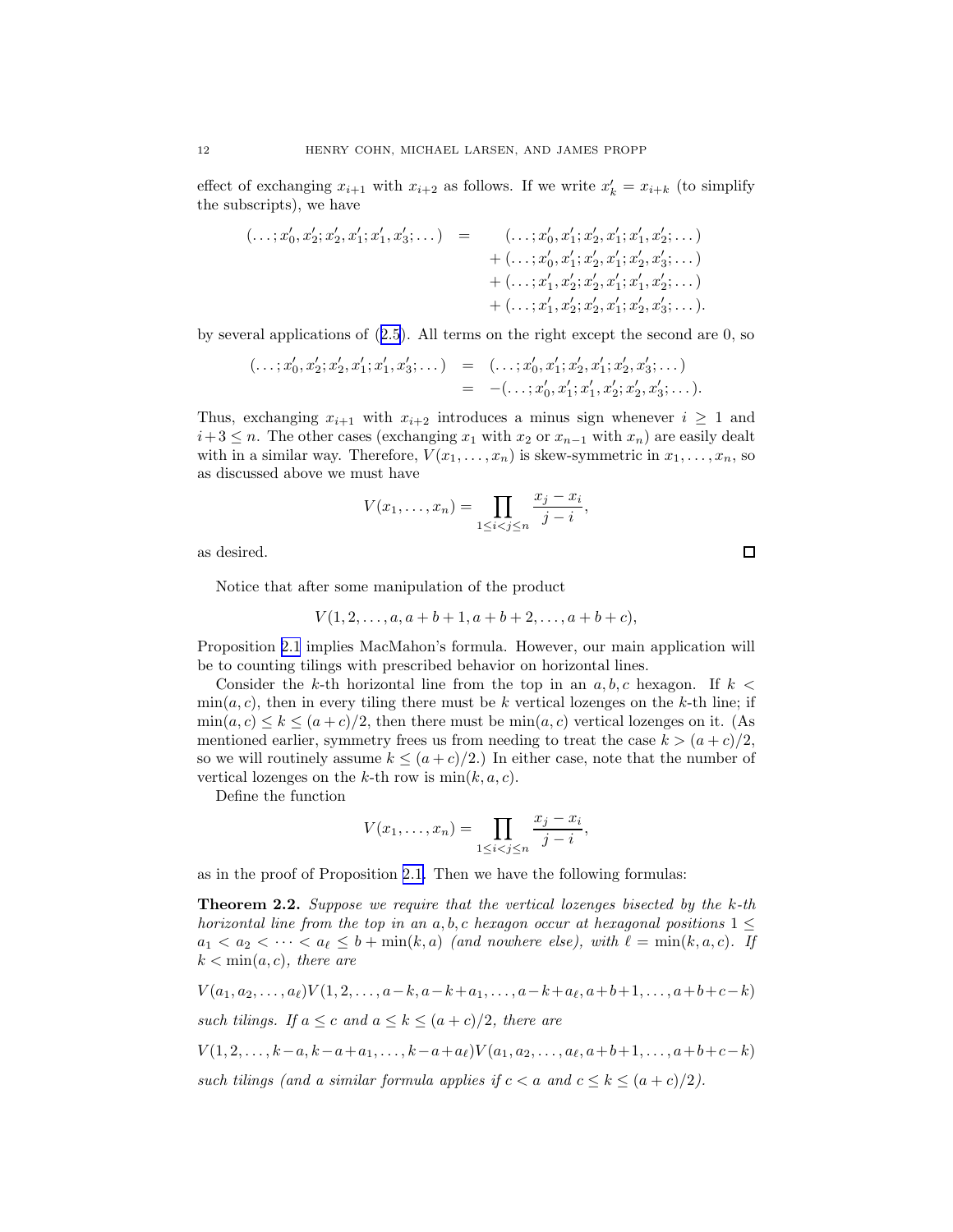<span id="page-12-0"></span>For the proof, simply notice that tilings of the parts of the hexagon above and below the k-th line correspond naturally to semi-strict Gelfand patterns with certain top rows, and then apply Proposition [2.1](#page-9-0) to count them. In both cases, the two factors correspond to the parts of the tiling that lie above and below the cutting line.

# 3. SETTING UP THE FUNCTIONAL

We now turn to the proofs of our main theorems. As is usually done in situations such as ours, where one seeks to establish a law of large numbers for some class of combinatorial objects, we approach the problem by trying to find the individually most likely outcome (in this case, the individually most likely behavior of the height function on a fixed horizontal line), and showing that outcomes that differ substantially from it are very unlikely, even considered in aggregate. We will begin in this section by setting up a functional to be maximized; the function that maximizes it will be a simple transformation of the average height function.

Our method is to focus on the locations of the vertical lozenges rather than the height function per se. The two are intimately related, because, as we move across the tiling from left to right, the (unnormalized) height decreases by 2 when we cross a vertical lozenge and increases by 1 when we fail to cross a vertical lozenge. Thus, in determining the likely locations of vertical lozenges, we will in effect be solving for the average height function. Theorem [2.2](#page-11-0) tells us that we can count tilings with prescribed behavior on horizontal lines, so we will start off by taking the logarithm of the product formula in Theorem [2.2](#page-11-0) and interpreting it as a Riemann sum for a double integral.

In fact, it will be convenient to look first at a more general product, and then apply our analysis of it to the product appearing in Theorem [2.2](#page-11-0). Fix positive integers  $\ell$  and n satisfying  $\ell \leq n$ , and non-negative integers  $n<sub>L</sub>$  and  $n<sub>R</sub>$ . We will try to determine the distribution of  $(a_1, a_2, \ldots, a_\ell)$  satisfying  $1 \le a_1 < a_2 < \cdots <$  $a_{\ell} \leq n$  that maximizes

 $V(1, 2, \ldots, n_L, n_L + a_1, n_L + a_2, \ldots, n_L + a_\ell, n_L + n+1, n_L + n+2, \ldots, n_L + n+n_R).$ 

For convenience, let  $b_i$  denote the *i*-th element of the sequence  $1, 2, \ldots, n_L, n_L +$  $a_1, \ldots, n_L + a_\ell, n_L + n + 1, \ldots, n_L + n + n_R.$ 

Set  $\rho_L = n_L/n$ ,  $\lambda = \ell/n$ , and  $\rho_R = n_R/n$ . We will work in the limit as  $n \to \infty$ , with  $\rho_L$ ,  $\lambda$ , and  $\rho_R$  tending toward definite limits. For a more convenient way to keep track of  $a_1, \ldots, a_\ell$  as we pass to the continuum limit, we define a weakly increasing function  $A : [0,1] \to [0,1]$  as follows. Set  $A(i/n) = \#\{j : a_j \leq i\}/n$  for  $0 \leq i \leq n$ , and then interpolate by straight lines between these points. Similarly, set  $B(i/N) = \#\{j : b_j \leq i\}/N$  for  $0 \leq i \leq N$ , where  $N \stackrel{\text{def}}{=} n_L + n + n_R$ , and then interpolate by straight lines. To simplify the notation later, set  $\rho = \rho_L + \rho_R$ , so that  $N = (1 + \rho)n$ ,  $A(0) = 0$ ,  $A(1) = \lambda$ ,  $B(0) = 0$ , and  $B(1) = (\lambda + \rho)/(1 + \rho)$ .

The functions A and B satisfy the Lipschitz condition with constant 1; that is,  $|A(s)-A(t)|$  and  $|B(s)-B(t)|$  are bounded by  $|s-t|$ . Note that the derivatives A' and  $B'$  are not defined everywhere, but they are undefined only at isolated points, and where they are defined they equal either 0 or 1; when we make statements about  $A'$  and  $B'$ , we will typically ignore the points of non-differentiability. We can also derive a simple relation between  $A'$  and  $B'$ . To do so, notice that for  $0 \le i \le n$ ,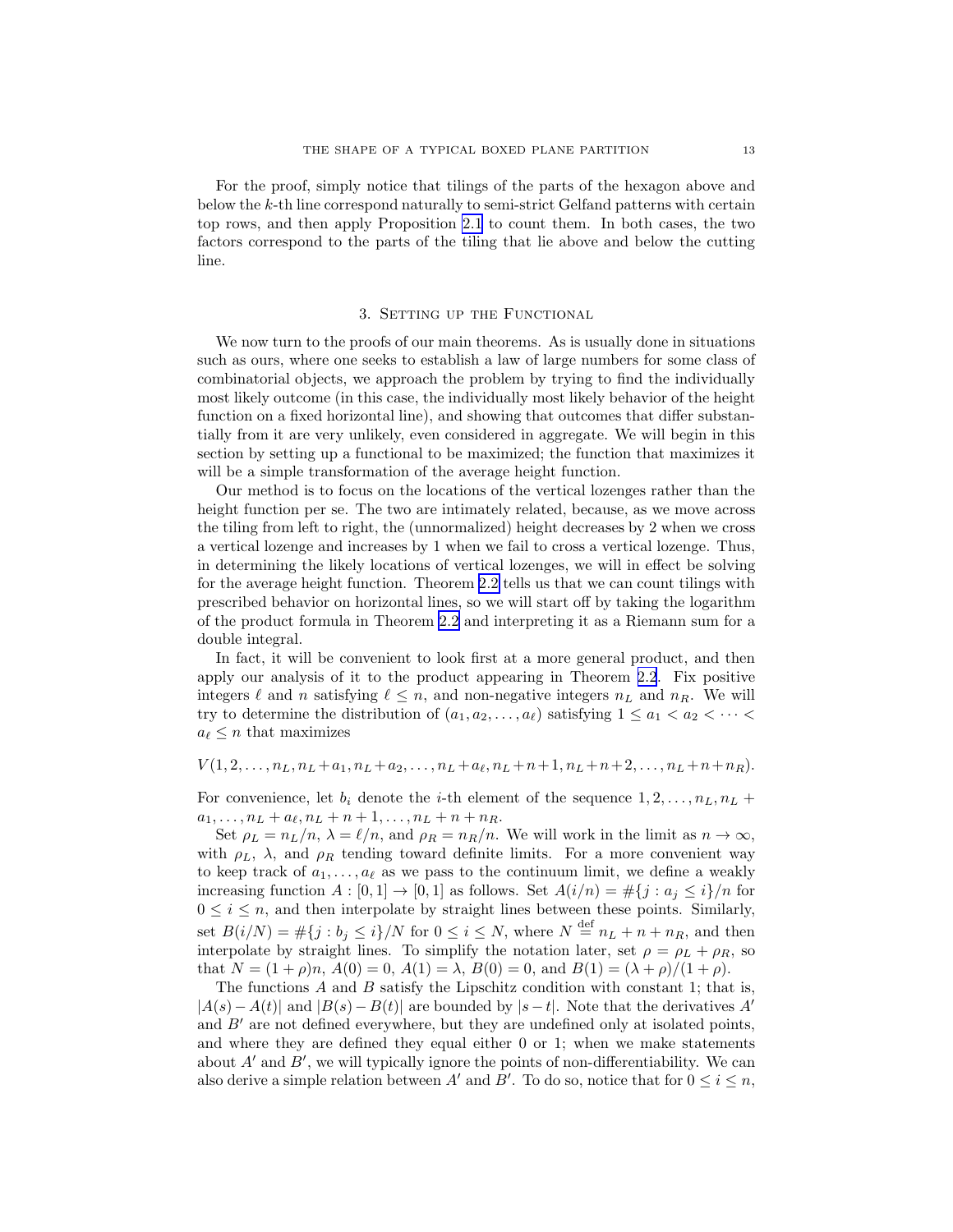we have

$$
B\left(\frac{i+n_L}{N}\right) = \frac{\#\{j : b_j \le i+n_L\}}{N} = \frac{\#\{j : a_j \le i\}}{N} + \frac{n_L}{N} = A\left(\frac{i}{N} \cdot \frac{N}{n}\right) \frac{n}{N} + \frac{n_L}{N};
$$

if we set  $t = i/N$ , we find that this equation becomes

(3.1) 
$$
B\left(t + \frac{\rho_L}{1+\rho}\right) = \frac{A\left((1+\rho)t\right)}{1+\rho} + \frac{\rho_L}{1+\rho}.
$$

For  $0 \le t \le 1/(1+\rho)$ , the values of A and B occurring in (3.1) are defined by interpolating linearly between points at which we have just shown that (3.1) holds, so it must hold for all such t. Therefore, for  $0 \le t \le 1/(1+\rho)$ , we have

$$
B'\left(t+\frac{\rho_L}{1+\rho}\right) = A'((1+\rho)t),
$$

except at isolated points of non-differentiability. All other values of  $B'$  are 1, since it follows immediately from the definition of B that for  $0 < t < \rho_L/(1+\rho)$  or  $1 > t > (1 + \rho_L)/(1 + \rho)$ , we have  $B'(t) = 1$ .

We have  $a_i = nA^{-1}(i/n)$ ,  $b_i = NB^{-1}(i/N)$ . (Whenever we refer to  $A^{-1}(t)$ , we consider it to take the smallest value possible, to avoid ambiguity, and we interpret  $B^{-1}(t)$  analogously.) When we take the logarithm and then multiply by  $n^{-2}$ , the double product

$$
V(b_1, ..., b_{n_L + \ell + n_R}) = \prod_{1 \le i < j \le n_L + \ell + n_R} \frac{b_j - b_i}{j - i}
$$

ought to approach an integral like

$$
(1+\rho)^2 \iint_{0 \le s < t \le \frac{\lambda+\rho}{1+\rho}} \log \frac{B^{-1}(t) - B^{-1}(s)}{t-s} \, ds \, dt.
$$

(The factor of  $(1 + \rho)^2$  appears because  $N = (1 + \rho)n$  and we rescaled by  $n^{-2}$ instead of  $N^{-2}$ .) In the appendix, we will justify this claim rigorously, except with the function  $B$  replaced by a nicer function  $C$ . (The justification is not very difficult, but it is long enough that here it would be a distraction.)

The conclusion from the appendix is that

$$
\frac{\log V(b_1, \dots, b_{n_L + \ell + n_R})}{n^2} = (1 + \rho)^2 \iint_{0 \le s < t \le \frac{\lambda + \rho}{1 + \rho}} \log \frac{C^{-1}(t) - C^{-1}(s)}{t - s} \, ds \, dt + o(1),
$$

where  $C$  is a certain strictly increasing, continuous, piecewise linear function satisfying  $C(0) = 0$ ,  $C(1) = (\lambda + \rho)/(1 + \rho)$ , and  $|B' - C'| = O(1/N)$ . Note that C has a continuous inverse (unlike B, which is only weakly increasing and thus may not even have an inverse).

By symmetry, the integral equals

$$
\frac{(1+\rho)^2}{2} \int_0^{\frac{\lambda+\rho}{1+\rho}} \int_0^{\frac{\lambda+\rho}{1+\rho}} \log \frac{C^{-1}(t) - C^{-1}(s)}{t-s} \, ds \, dt.
$$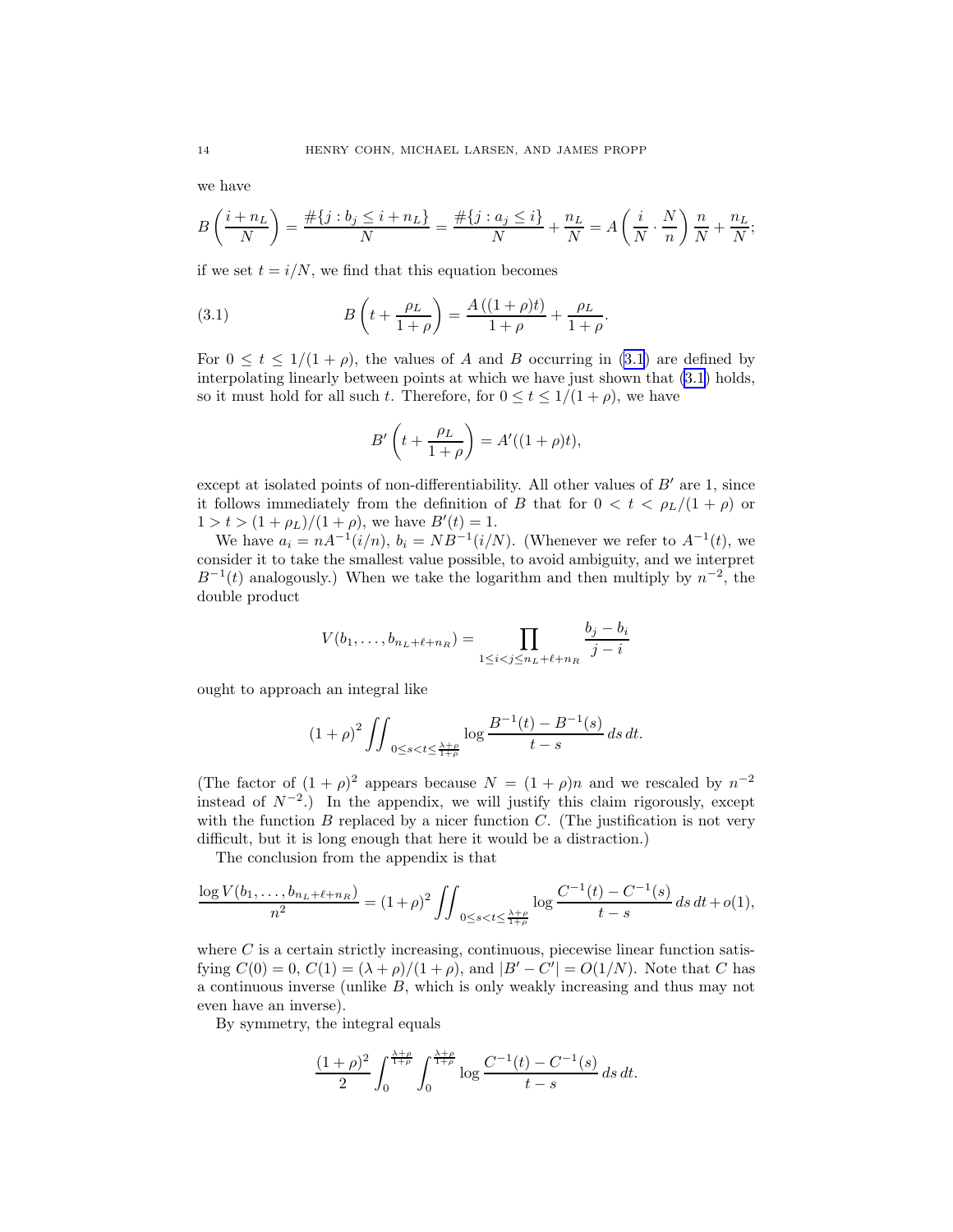We can write the integral as

$$
\frac{(1+\rho)^2}{2} \int_0^{\frac{\lambda+\rho}{1+\rho}} \int_0^{\frac{\lambda+\rho}{1+\rho}} \log \frac{|C^{-1}(t) - C^{-1}(s)|}{|t-s|} ds dt
$$

$$
= \frac{(1+\rho)^2}{2} \int_0^{\frac{\lambda+\rho}{1+\rho}} \int_0^{\frac{\lambda+\rho}{1+\rho}} \log |C^{-1}(t) - C^{-1}(s)| ds dt
$$

$$
- \frac{(1+\rho)^2}{2} \int_0^{\frac{\lambda+\rho}{1+\rho}} \int_0^{\frac{\lambda+\rho}{1+\rho}} \log |t-s| ds dt;
$$

since the integral being subtracted is a constant, we can ignore it. (The individual integrands are unbounded, but since the singularities are merely logarithmic they do not interfere with integrability.) Letting  $u = C^{-1}(s)$  and  $v = C^{-1}(t)$ , we can rewrite the part that matters as

$$
\frac{(1+\rho)^2}{2} \int_0^1 \int_0^1 C'(u)C'(v) \log |u-v| \, du \, dv.
$$

Since  $|C' - B'| = O(1/N)$ , this integral differs by  $o(1)$  from

(3.2) 
$$
\frac{(1+\rho)^2}{2} \int_0^1 \int_0^1 B'(u)B'(v) \log|u-v| \, du \, dv.
$$

We will now use our formula expressing  $B'$  in terms of  $A'$ . Recall that

$$
B'\left(\frac{t+\rho_L}{1+\rho}\right) = A'(t)
$$

for  $0 \le t \le 1$ , and that  $B'(t) = 1$  for  $t \in (-\rho_L, 0) \cup (1, 1 + \rho_R)$ . To take advantage of this, we change variables to  $s$  and  $t$  (which are different from the  $s$  and  $t$  used earlier in the article) with  $u = (s + \rho_L)/(1 + \rho)$  and  $v = (t + \rho_L)/(1 + \rho)$ . Then when  $0 \leq s, t \leq 1$  we have  $B'(u) = A'(s)$  and  $B'(v) = A'(t)$ ; elsewhere  $B'$  is 1. Thus, (3.2) is equal to

(3.3) 
$$
\frac{1}{2} \int_{-\rho_L}^{1+\rho_R} \int_{-\rho_L}^{1+\rho_R} (A'(s) + I(s))(A'(t) + I(t)) \log \left| \frac{s-t}{1+\rho} \right| ds dt,
$$

where I is the characteristic function of  $[-\rho_L, 0] \cup [1, 1 + \rho_R]$ , and where we set  $A'=0$  outside [0, 1].

Removing the  $1 + \rho$  from the denominator of the argument of the logarithm simply adds

$$
\frac{1}{2} \int_{-\rho_L}^{1+\rho_R} \int_{-\rho_L}^{1+\rho_R} (A'(s) + I(s))(A'(t) + I(t)) \log |1+\rho| \, ds \, dt
$$

to the integral; this quantity is a constant because the only occurrence of  $A$  in it is through the integral

$$
\int_{-\rho_L}^{1+\rho_R} A'(s) \, ds = A(1) - A(0) = \lambda
$$

(and the square of this integral). We can also change the range of integration in (3.3) to the entire plane (since the integrand has support only in the rectangle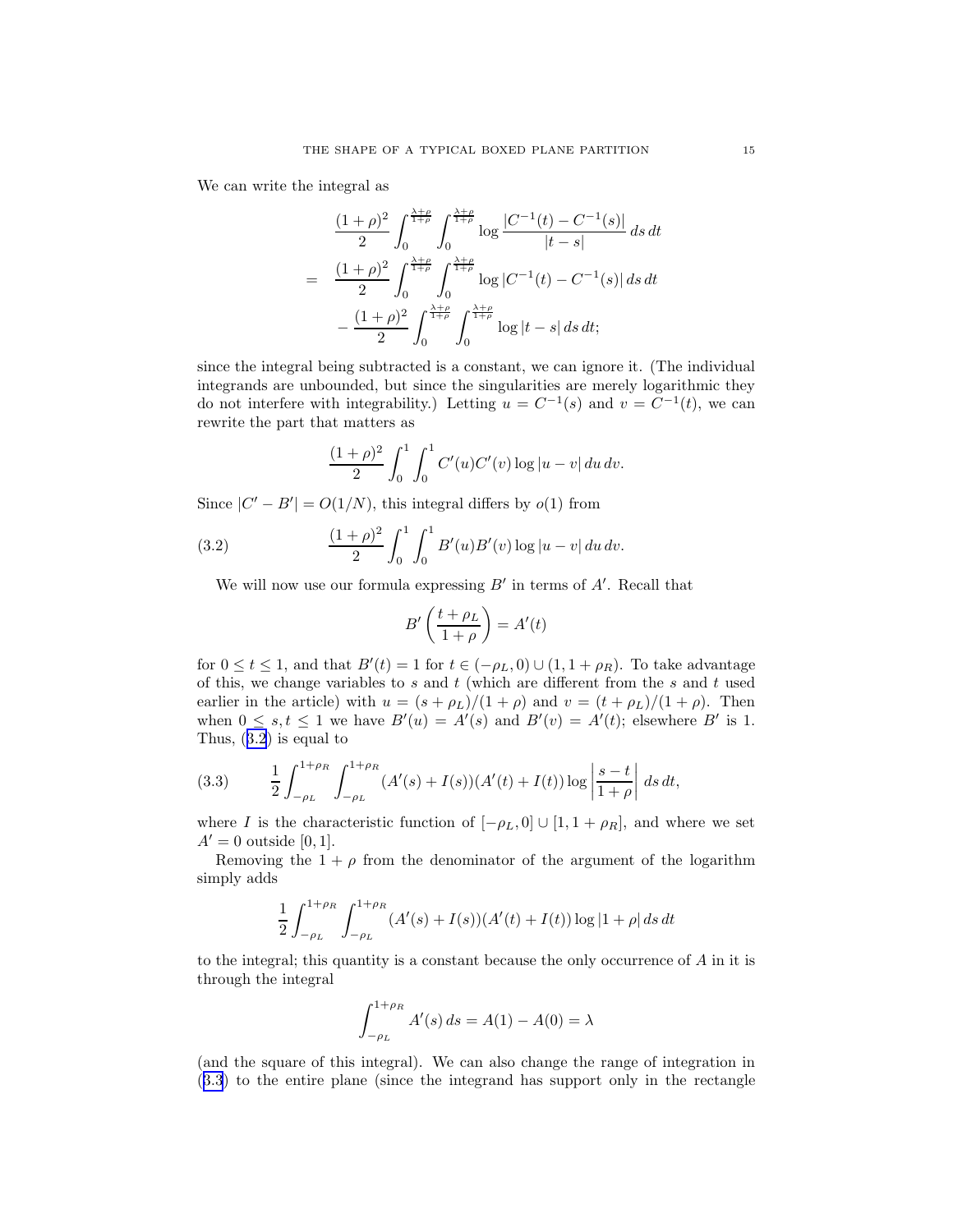<span id="page-15-0"></span> $[-\rho_L, 1 + \rho_R] \times [-\rho_L, 1 + \rho_R]$ . Thus, we have arrived at the result that, for some irrelevant constant  $K$ ,  $n^{-2} \log V(b_1, \ldots, b_{n_L+\ell+n_R})$  equals

(3.4) 
$$
\frac{1}{2} \int_{-\infty}^{\infty} \int_{-\infty}^{\infty} (A'(s) + I(s))(A'(t) + I(t)) \log |s - t| \, ds \, dt + K + o(1).
$$

We can now apply this to Theorem [2.2.](#page-11-0) Suppose that on the  $k$ -th line from the top in the a, b, c hexagon (with  $k \leq (a+c)/2$ ), the vertical lozenges have hexagonal positions  $1 \le a_1 < a_2 < \cdots < a_\ell \le n$ , where  $n \stackrel{\text{def}}{=} b + \min(k, a, c)$ . Define the function A as above. Then our analysis so far, combined with Theorem [2.2](#page-11-0), shows that if we take the logarithm of the number of tilings with the given behavior on the k-th line, and divide by  $n^2$ , then we get the sum of two terms of the form (3.4); for, Theorem [2.2](#page-11-0) gives us a product of two V-expressions (whose exact nature depends on whether k lies between a and c), and when we take logarithms and divide by  $n^2$ , we get two terms, each of which is half of a double integral (plus negligibly small terms and irrelevant constants).

To put this into an appropriately general context, define the bilinear form  $\langle, \rangle$  by

(3.5) 
$$
\langle f, g \rangle = \int_{-\infty}^{\infty} \int_{-\infty}^{\infty} f'(x) g'(y) \log |x - y| dx dy
$$

for suitable functions  $f$  and  $g$  (for our purposes, functions such that their derivatives exist almost everywhere, are bounded, are integrable, and have compact support). We will now use this notation to continue the analysis begun in the previous paragraph.

In this paragraph we will systematically omit additive constants and  $o(1)$  terms, since they would be a distraction. If  $k < \min(a, c)$ , then one of the two terms derived from Theorem [2.2](#page-11-0) is  $\frac{1}{2}\langle A, A \rangle$ , and the other is  $\frac{1}{2}\langle A + J_0, A + J_0 \rangle$ , where  $J_0$  is a continuous function with derivative equal to the characteristic function of  $[-|a-k|/n, 0] \cup [1, 1 + |c-k|/n]$ . If  $\min(a, c) \le k \le (a+c)/2$ , then one term is  $\frac{1}{2}\langle A+J_1, A+J_1 \rangle$  and the other is  $\frac{1}{2}\langle A+J_2, A+J_2 \rangle$ , where the derivative of  $J_1$ is the characteristic function of  $[-|a-k|/n, 0]$  and that of  $J_2$  is the characteristic function of  $[1, 1 + |c-k|/n]$ .

Now a few simple algebraic manipulations bring these results to the following form.

**Proposition 3.1.** Let  $n = b + min(k, a, c)$ ,  $\rho_L = |a-k|/n$ , and  $\rho_R = |c-k|/n$ . Then the logarithm of the number of tilings of an a, b, c hexagon with vertical lozenges at hexagonal positions  $a_1, \ldots, a_\ell$  (and nowhere else) along the k-th line (where  $\ell =$  $\min(k, a, c)$  and  $1 \le a_1 < \cdots < a_\ell \le n$ ), when divided by  $n^2$ , equals

$$
\langle A+J, A+J \rangle + \text{constant} + o(1),
$$

where  $J$  is any continuous function whose derivative is half the characteristic function of  $[-\rho_L, 0] \cup [1, 1 + \rho_R]$ , and A is defined (as earlier) by interpolating linearly between the values  $A(i/n) = \#\{j : a_j \leq i\}/n$  for  $0 \leq i \leq n$ .

Recall that we are working in the limit as  $n \to \infty$  with  $\rho_L$ ,  $\rho_R$ , and  $\lambda$  converging towards fixed limits. It is easy to check that the unspecified constant in Proposition 3.1 converges as well. We would like everything to be stated in terms of the limiting values of  $\rho_L$ ,  $\rho_R$ , and  $\lambda$ . Replacing  $\rho_L$  and  $\rho_R$  in the definition of J by their limits changes  $\langle A + J, A + J \rangle$  by only  $o(1)$ , and we can increase A' by  $o(1)$ in such a way that  $A(0)$  remains 0,  $A(1)$  becomes the limiting value of  $\lambda$ , and A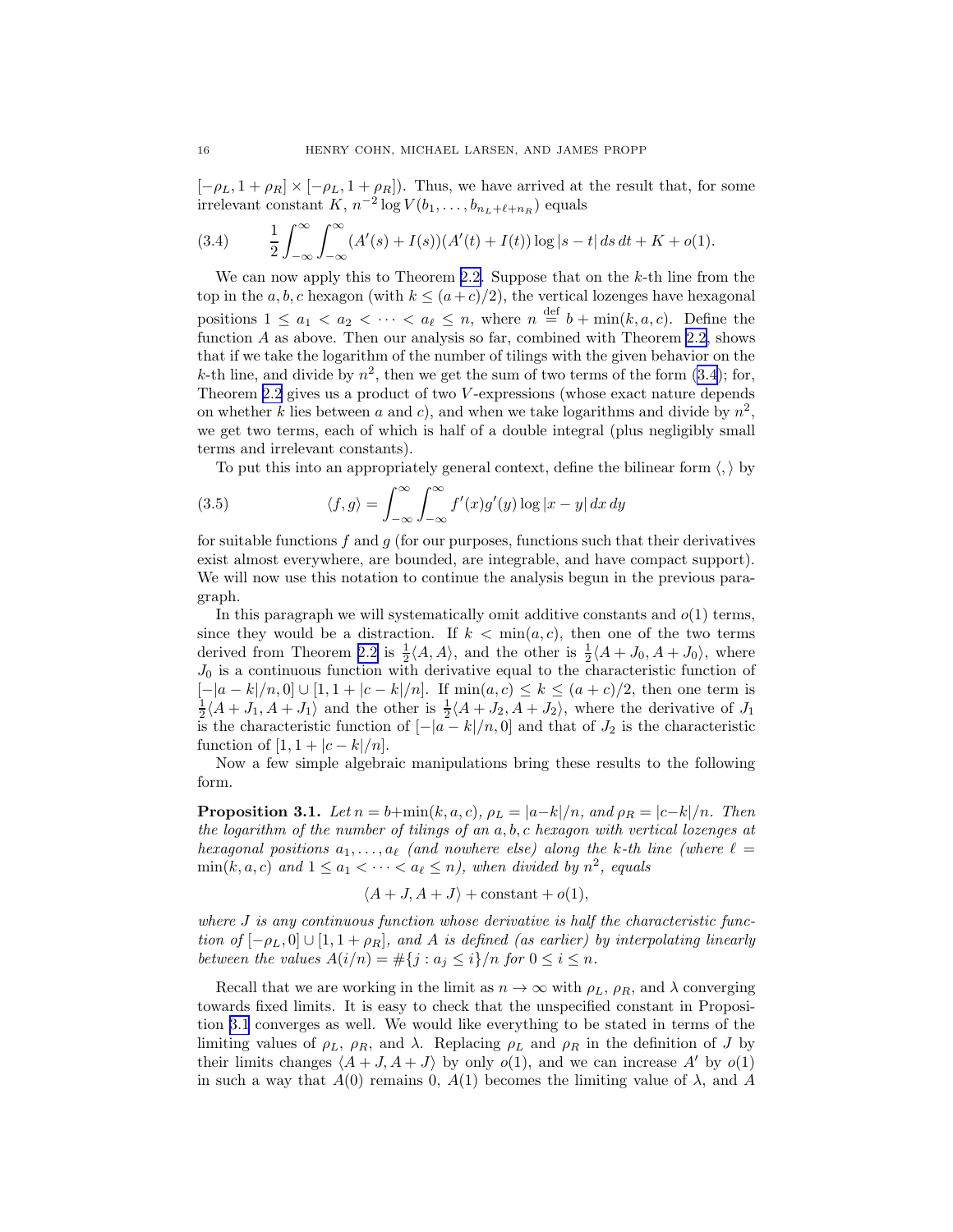<span id="page-16-0"></span>still satisfies the Lipschitz condition. Thus, we can let  $\rho_L$ ,  $\rho_R$ , and  $\lambda$  denote their limiting values from now on.

We have now re-framed our problem. We must find a function  $A$  that maximizes  $\mathcal{V}(A) \stackrel{\text{def}}{=} \langle A + J, A + J \rangle$ , subject to certain conditions. We will look at real-valued functions A on  $[0, 1]$  that are continuous, weakly increasing, and subject to the following constraints:  $A(0) = 0$ ,  $A(1) = \lambda$ , and A must satisfy a Lipschitz condition with constant 1 (so  $0 \leq A' \leq 1$  where A' is defined). For convenience, define  $A(t) = 0$  for  $t < 0$  and  $A(t) = \lambda$  for  $t > 1$ . Call a function A that satisfies these conditions admissible. Clearly, the functions A considered in this section are admissible. We will show in the next section that there is a unique admissible function A that maximizes  $\mathcal{V}(A)$ . (Notice that every admissible function A is differentiable almost everywhere, and A′ is integrable and has compact support; for a proof of the necessary facts from real analysis, see Theorem 7.18 of[[R\]](#page-28-0). Thus,  $V(A)$  makes sense for every admissible A.)

### 4. Analyzing the Functional

Let  $\mathcal F$  be the set of admissible functions. We can topologize  $\mathcal F$  using the sup norm,  $L^1$  norm, or  $L^2$  norm on [0, 1]; it is straightforward to show that they all give the same topology, and that  $\mathcal F$  is compact. In this section, we will show that  $\mathcal V$  is a continuous function on  $F$ , so it must attain a maximum. We will show furthermore that there is a unique function  $A \in \mathcal{F}$  such that  $V(A)$  is maximal.

The proof will use several useful formulas for the bilinear form  $\langle , \rangle$  (formulas (4.1) to([4.3\)](#page-17-0)). These formulas are derived in[[LS\]](#page-28-0); we repeat the derivations here for completeness. One can find similar analysis in [\[VK1\]](#page-28-0) and[[VK2](#page-28-0)].

The formulas are stated in terms of the Fourier and Hilbert transforms. For sufficiently well-behaved functions f, define the Fourier transform  $\widehat{f}$  of f by

$$
\widehat{f}(x) = \int_{-\infty}^{\infty} f(t)e^{-ixt} dt
$$

and the Hilbert transform  $\widetilde{f}$  by

$$
\widetilde{f}(x) = \frac{1}{\pi} \int_{-\infty}^{\infty} \frac{f(t)}{x - t} dt
$$

(which we make sense of by taking the Cauchy principal value). Note that the Fourier transform of f is  $x \mapsto i(\text{sgn } x) f(x)$ , and that of  $f'$  is  $x \mapsto ixf(x)$ ; multiplying by  $i(\text{sgn }x)$  and multiplying by ix commute with each other, so differentiation commutes with the Hilbert transform.

Integrationby parts with respect to  $y$  in  $(3.5)$  $(3.5)$  $(3.5)$  shows that

(4.1) 
$$
\langle f, g \rangle = \pi \int_{-\infty}^{\infty} f'(x) \tilde{g}(x) dx.
$$

When done with respect to  $x$ , it also shows that

(4.2) 
$$
\langle f, g \rangle = -\pi \int_{-\infty}^{\infty} f(x) \tilde{g'}(x) dx.
$$

Unfortunately, Hilbert transforms are not always defined. For our purposes, it is enough to note that  $(4.1)$  makes sense and is true when  $f'$  and g have compact support, and similarly that  $(4.2)$  holds when f and g' have compact support.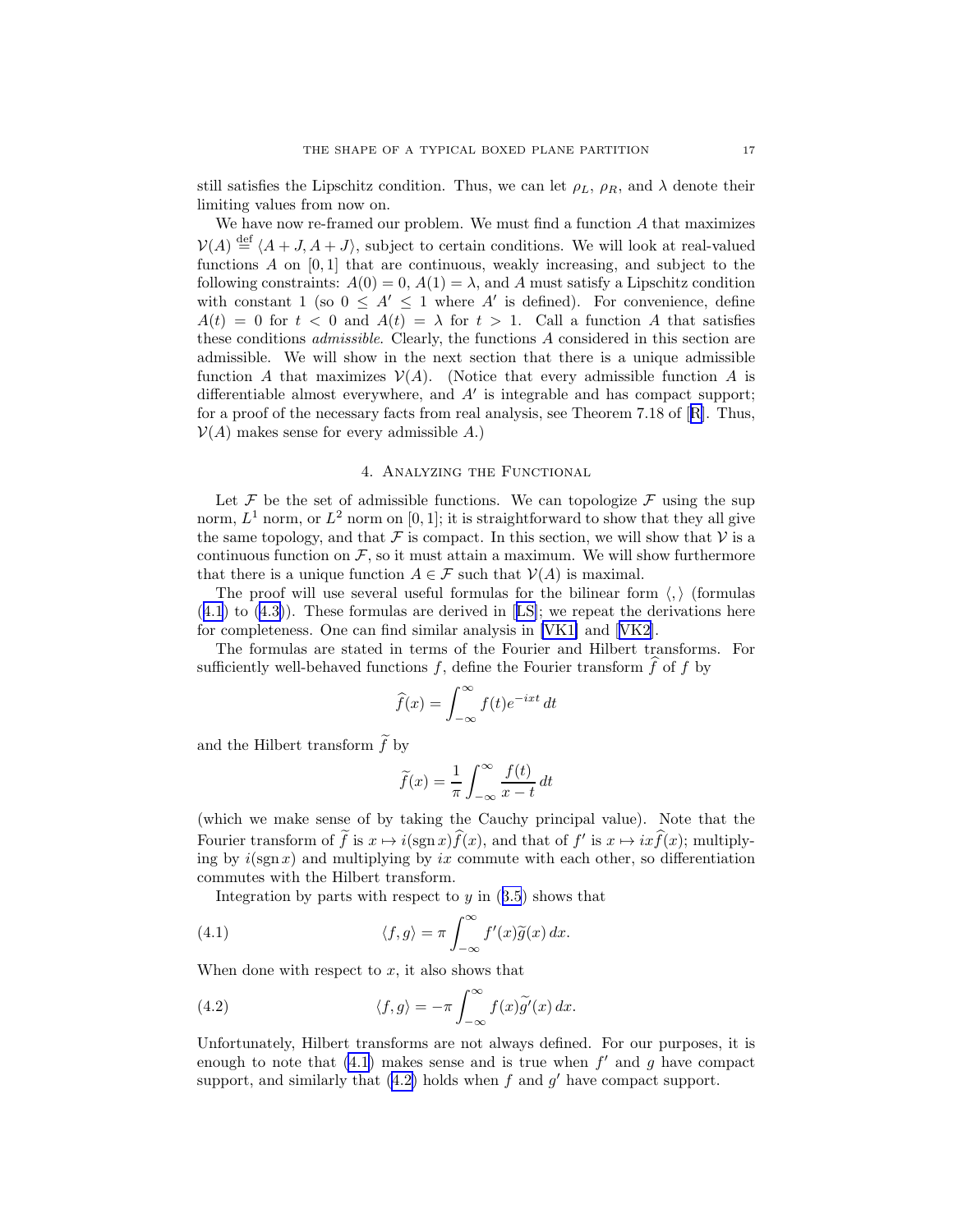<span id="page-17-0"></span>If we set  $g = f$  and apply Parseval's identity to [\(4.1](#page-16-0)), we find that when f has compact support,

(4.3) 
$$
\langle f, f \rangle = -\frac{1}{2} \int_{-\infty}^{\infty} |\widehat{f}(x)|^2 |x| dx.
$$

Thus, the bilinear form  $\langle, \rangle$  is negative definite (on functions of compact support).

We can now prove easily that  $V$  is a continuous function on  $\mathcal{F}$ . To do so, notice thatthe definition of  $V$  and ([4.1](#page-16-0)) imply that

$$
\mathcal{V}(A_1) - \mathcal{V}(A_2) = \langle A_1 + A_2 + 2J, A_1 - A_2 \rangle = \pi \int_{-\infty}^{\infty} f'_1(x) \tilde{f}_2(x) \, dx,
$$

where  $f_1 = A_1 + A_2 + 2J$  and  $f_2 = A_1 - A_2$ . Thus, since  $|f'_1(x)| \le 2$  for all x and  $f_1' = 0$  outside some interval I not depending on  $A_1$  and  $A_2$ ,

$$
|\mathcal{V}(A_1)-\mathcal{V}(A_2)|\leq 2\pi\int_I|\widetilde{f}_2|\ll \left(\int_I|\widetilde{f}_2|^2\right)^{1/2}\leq ||\widetilde{f}_2||_2.
$$

(The second bound follows from applying the Cauchy-Schwartz inequality to  $|\tilde{f}_2| \cdot 1$ .)

It is known (see Theorem 90 of[[Ti\]](#page-28-0)) and easy to prove (combine Parseval's identity with the formula for the Fourier transform of a Hilbert transform) that  $||\tilde{f}_2||_2 = ||f_2||_2$ . Thus,  $|\mathcal{V}(A_1) - \mathcal{V}(A_2)| = O(||A_1 - A_2||_2)$ , so the function  $\mathcal{V}$  is continuous on  $\mathcal{F}.$ 

Because  $\mathcal F$  is compact,  $\mathcal V$  must attain a maximum on  $\mathcal F$ . Now we apply the identity

$$
\frac{\mathcal{V}(A_1) + \mathcal{V}(A_2)}{2} = \mathcal{V}\left(\frac{A_1 + A_2}{2}\right) + \left\langle \frac{A_1 - A_2}{2}, \frac{A_1 - A_2}{2} \right\rangle,
$$

which is a form of the polarization identity for quadratic forms. Because  $(A_1-A_2)/2$ has compact support, (4.3) implies that

$$
\frac{\mathcal{V}(A_1)+\mathcal{V}(A_2)}{2}\leq \mathcal{V}\left(\frac{A_1+A_2}{2}\right),
$$

with equality if and only if  $A_1 = A_2$ . Thus, two different admissible functions could not both maximize  $\mathcal{V}$ , since then their average would give an even larger value. Therefore, there is a unique admissible function that maximizes  $\mathcal V$ . Let  $\mathbb A$  be that function. (Notice that A depends on  $\lambda$ ,  $\rho_L$ , and  $\rho_R$ , and hence on  $\alpha$ ,  $\beta$ , and  $\gamma$ , although our notation does not reflect this dependence.)

We are now almost at the point of being able to prove that there is a function  $\mathcal{H}_{\alpha,\beta,\gamma}$  such that Theorem [1.2](#page-6-0) holds (except for the part relating  $\mathcal{H}_{\alpha,\beta,\gamma}$  to the explicitly given function  $\mathcal{P}_{\alpha,\beta,\gamma}$ . First, we need to relate A to the normalized average height function.

Assume that  $k/(a+c) \to \kappa$  as  $a, b, c \to \infty$  for some  $\kappa$  satisfying  $0 \leq \kappa \leq 1$ . Choose normalized coordinates for the  $a, b, c$  hexagon so that the k-th horizontal line from the top has normalized length 1, and in particular coordinatize that line so that its left endpoint is 0 and its right endpoint is 1; equivalently, coordinatize the  $\alpha, \beta, \gamma$  hexagon so that the horizontal line that cuts it proportionately  $\kappa$  of the way from its upper border has length 1. (The truth or falsity of Theorem [1.2](#page-6-0) is clearly unaffected by our choice of coordinates.) We can then identify the scaling factor  $\sigma$ with n, to within a factor of  $1 + o(1)$ . Given a tiling of the a, b, c hexagon, if we scan to the right along this line, whenever we cross a vertical lozenge the normalized height function decreases by  $2/n$ , and whenever we cross a location that could hold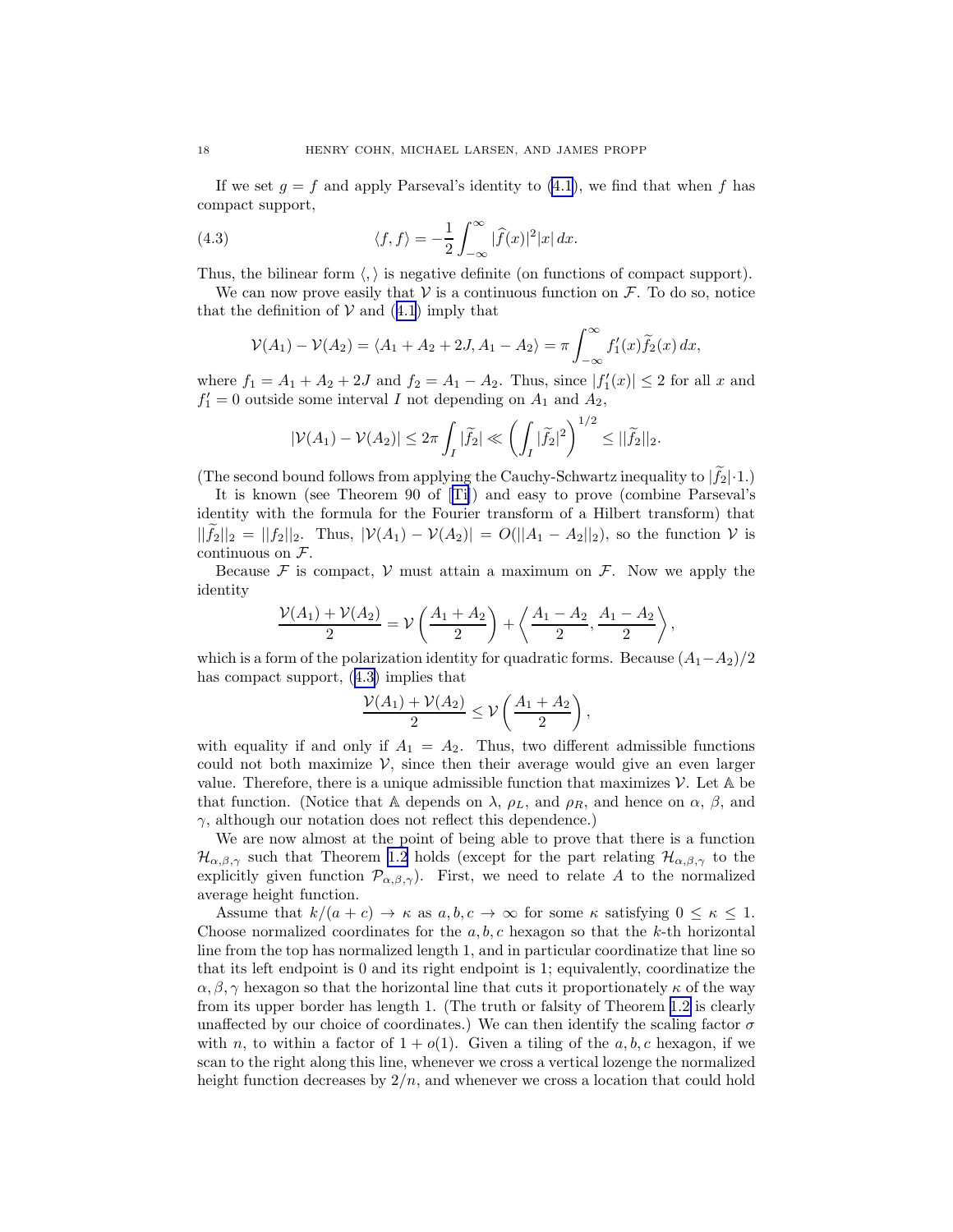<span id="page-18-0"></span>a vertical lozenge but does not the normalized height function increases by  $1/n$ . It follows that the normalized height function at location  $t$  is given by

$$
-2A(t) + (t - A(t)) = t - 3A(t)
$$

plus the value at  $t = 0$ , since this function changes by the same amount as the normalized height function does as one moves to the right.

Let  $\varepsilon > 0$ . Then there exists a  $\delta > 0$  such that  $|\mathcal{V}(\mathbb{A}) - \mathcal{V}(A)| < \delta$  implies sup<sub>t</sub>  $|A(t) - A(t)|$  <  $\varepsilon$ . (This claim holds for every continuous function on a compact space that takes its maximal value at a unique point.) For  $n$  sufficiently large, Proposition [3.1](#page-15-0) implies that if  $\sup_t |\mathbb{A}(t) - A(t)| \geq \varepsilon$ , then in a random tiling, every behavior within  $o(1)$  of A is at least  $e^{n^2(\delta + o(1))}$  times as likely to occur along the k-th line as the behavior  $A$  is. Since the number of possibilities for  $A$  is only exponential in *n*, the probability that  $\sup_t |\mathbb{A}(t) - A(t)| \geq \varepsilon$  is exponentially small in  $n^2$  (and hence in  $\sigma^2$ ). In other words, the probability that a random height function differs along this line from the height function obtained from A is exponentially small in  $\sigma^2$ . It follows that the same is true without the restriction to the particular horizontal line, because of the Lipschitz constraint on height functions: if we show that large deviations are unlikely on a sufficiently dense (but finite) set of horizontal lines, then the same holds even between them. Thus, we have proved Theorem [1.2,](#page-6-0) except for the connection between  $\mathcal{H}_{\alpha,\beta,\gamma}$  and  $\mathcal{P}_{\alpha,\beta,\gamma}$ .

Furthermore, the density of vertical lozenges near location  $t$  along a given horizontal line is almost always approximately equal to  $\mathbb{A}'(t)$ . We can make this claim precise and justify it as follows. Given a random tiling,  $A(t)$  gives the number of vertical lozenges to the left of the location t, divided by n (plus  $O(n^{-1})$ ) if t is not at a vertex of the underlying triangular lattice). Thus, the number of vertical lozenges in an interval [a, b] is  $n(A(b) - A(a)) + O(1)$ . We have seen that the probability that this quantity will differ by more than  $\varepsilon n$  from  $n(A(b) - A(a))$  is exponentially small in  $n^2$ . Therefore, as  $n \to \infty$  (equivalently,  $\sigma \to \infty$ ), the expected value of  $A(b) - A(a)$  is  $\mathbb{A}(b) - \mathbb{A}(a) + o(1)$ . Thus, we get the expected number of vertical lozenges in  $[a, b]$ , which is also equal to the expected number of vertical lozenges in  $(a, b)$  (up to a negligible error). Notice that the  $o(1)$  error term is uniform in the choice of a, b, and the horizontal line, because the probability of a large deviation in height anywhere in the hexagon is small.

If we take the result we have just proved for horizontal line segments and integrate it over the horizontal line segments that constitute the interior of any smooth simple closed curve, then we can conclude that Theorem [1.1](#page-4-0) holds, except for the explicit determination of  $\mathcal{P}_{\alpha,\beta,\gamma}$  (which is equivalent to the explicit determination of A, since  $\mathcal{P} = \mathbb{A}'$ ). Also, notice that our method of proof implies that  $\mathcal{H}_{\alpha,\beta,\gamma}$  and  $\mathcal{P}_{\alpha,\beta,\gamma}$  must satisfy

$$
\frac{\partial \mathcal{H}_{\alpha,\beta,\gamma}(x,y)}{\partial x} = 1 - 3\mathcal{P}_{\alpha,\beta,\gamma}(x,y),
$$

as desired (although it does not yet determine them explicitly). Thus, all that remains to be done is to determine the maximizing function A explicitly. We will do so in Section 5.

#### 5. The Typical Height Function

Unfortunately, it is not clear how to find the admissible function A that maximizes  $V(\mathbb{A})$ . Ordinary calculus of variations techniques will not produce admissible solutions. However, we will see that techniques similar to those used in[[LS\]](#page-28-0) and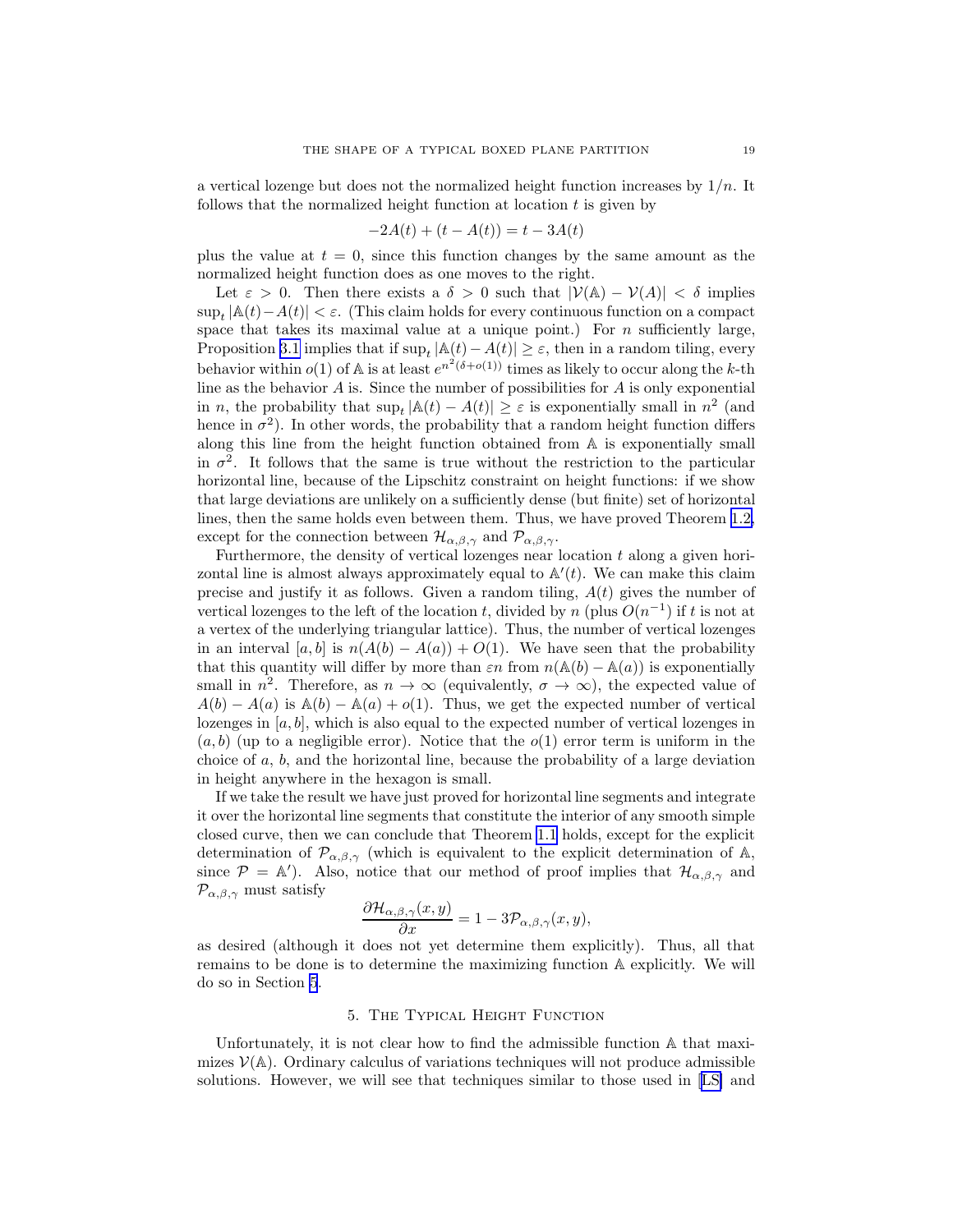[\[VK1, VK2\]](#page-28-0) can be used to verify that a function  $\mathbb A$  maximizes  $\mathcal V(\mathbb A)$ , if we can guess A. (It is not clear a priori that the techniques will work, but fortunately everything works out just as one would hope.)

As we saw in Section [4](#page-16-0), for the cases that are needed in the proof of Theorem [1.1,](#page-4-0) an explicit formula for A is equivalent to one for  $\mathcal{P}_{\alpha,\beta,\gamma}$ ; since we know already what the answer should be, guessing it will not present a problem. In Section [1,](#page-0-0) we tried to give some motivation by presenting a slightly simpler description of  $\mathcal{P}_{\alpha,\beta,\gamma}$  than the explicit formula. However, we do not know of any straightforward way to guess the answer from scratch. We arrived at it partly by analogy with the arctangent formula for random domino tilings of Aztec diamonds (Theorem 1 of [\[CEP](#page-27-0)]), partly on the basis of symmetry and simplicity, and partly on the basis of numerical evidence.

To avoid unnecessarily complicated notation, we will solve the problem in greater generality than is needed simply for Theorem [1.1](#page-4-0). We will deal with the case of arbitrary  $\lambda$  satisfying  $0 < \lambda < 1$ , and arbitrary non-negative  $\rho_L$  and  $\rho_R$  (which we assume for simplicity are strictly greater than 0). We will use the same notation as earlier in the paper; for example, we set  $\rho = \rho_L + \rho_R$ . Of course, guessing the admissible function that maximizes the functional in general requires additional effort, but the symmetry and elegance of the general formulas are a helpful guide.

We will express the maximizing function  $A$  in terms of auxiliary functions  $f_1$  and  $f_2$ . Define

$$
f_1(t) = 2t(1-t) - (\lambda^2 + \rho\lambda - \rho_R)t - (\lambda^2 + \rho\lambda - \rho_L)(1-t)
$$

and

$$
f_2(t) = (\rho + 2\lambda)^2 t (1 - t) - (\lambda^2 + \rho \lambda - \rho_R)^2 t - (\lambda^2 + \rho \lambda - \rho_L)^2 (1 - t).
$$

(Note that both expressions are invariant under  $(t, \rho_L, \rho_R) \leftrightarrow (1 - t, \rho_R, \rho_L)$ ; this observation reduces some of the work involved in verifying the claims that follow.) Since the discriminant of  $f_2(t)$  is

$$
16\lambda(1-\lambda)(\lambda+\rho_R)(\lambda+\rho_L)(\lambda+\rho)(\lambda+\rho+1),
$$

 $f_2(t)$  has distinct real roots  $r_1 < r_2$ . We can show that both roots are in [0, 1] as follows. Since  $f_2(0)$  and  $f_2(1)$  are at most 0, both roots of  $f_2$  lie in [0, 1] if the point at which  $f_2$  achieves its maximum does. The maximum occurs when

$$
t = \frac{(1 - \lambda)\rho_L^2 + \lambda \rho_R^2 + 2\lambda^2 + (2 - \lambda)\lambda \rho_L + (2 + \lambda)\lambda \rho_R + \rho_L \rho_R}{(\rho_L + \rho_R + 2\lambda)^2},
$$

and this point is easily seen to lie in [0, 1].

We will specify the function A by specifying its derivative A', which together with the condition  $\mathbb{A}(0) = 0$  uniquely determines the function. (We will then check that the newly defined A maximizes  $V$ , and is thus the same as the previous A.) For  $t \in (r_1, r_2)$  define

$$
\mathbb{A}'(t) = \frac{1}{\pi} \cot^{-1} \left( \frac{f_1(t)}{\sqrt{f_2(t)}} \right).
$$

For  $t \in [0, r_1]$  define  $\mathbb{A}'(t) = \lim_{t \to r_1+} \mathbb{A}'(t)$ , and similarly for  $t \in [r_2, 1]$  define  $\mathbb{A}'(t) = \lim_{t \to r_2^-} \mathbb{A}'(t)$ . We can show that the first limit will be 0 or 1 if  $r_1 \in (0, 1)$ , and the second will be 0 or 1 if  $r_2 \in (0,1)$ ; to verify this, it suffices to check (using resultants, for example) that  $f_1$  and  $f_2$  cannot have a common root in  $(0, 1)$ , from which it follows that at  $r_1$  or  $r_2$  the denominator of the argument of the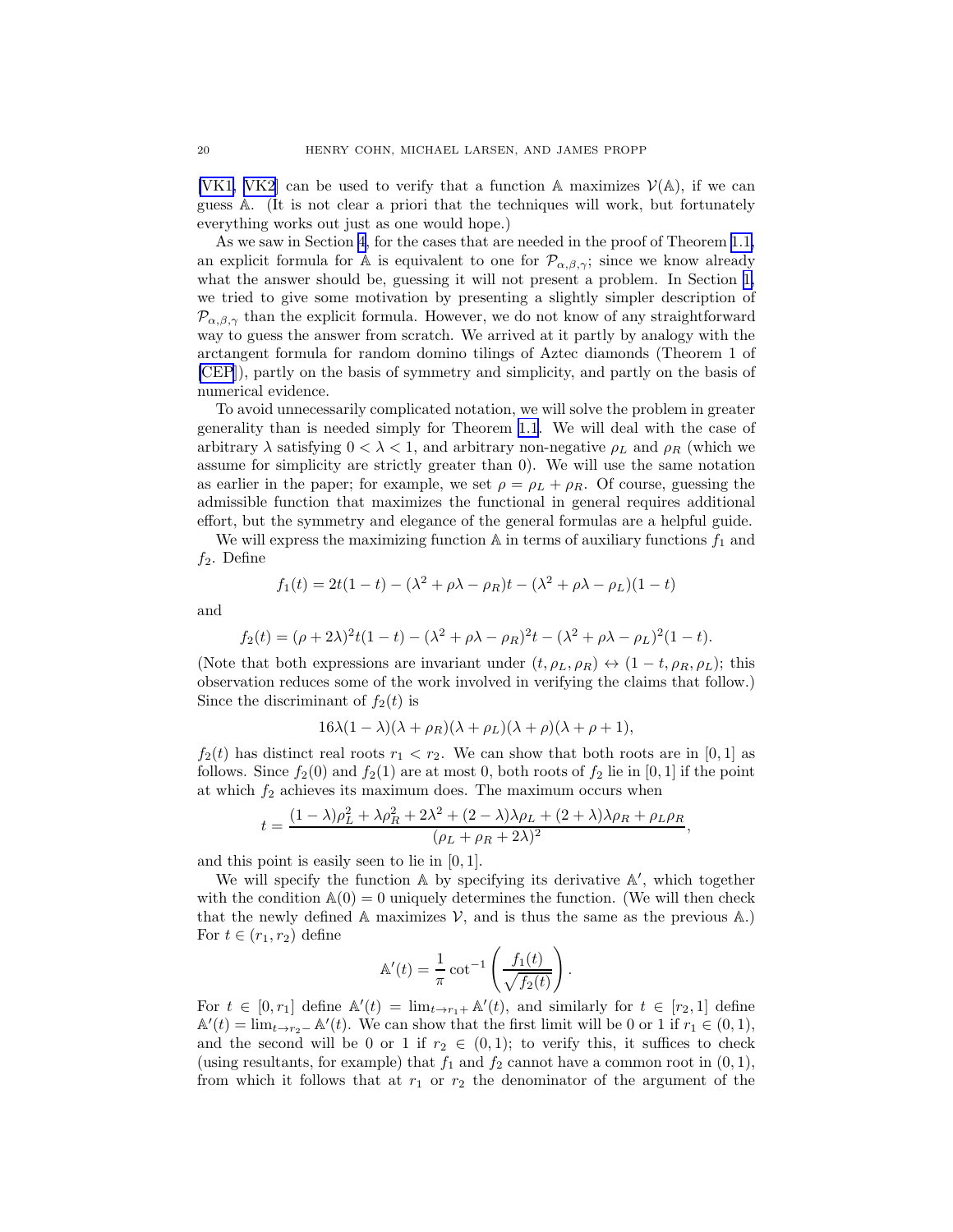<span id="page-20-0"></span>arccotangent vanishes without the numerator vanishing. Notice that  $\mathbb{A}'(0) = 0$  if  $f_1(r_1) > 0$ , and  $\mathbb{A}'(0) = 1$  if  $f_1(r_1) < 0$ . Similarly,  $\mathbb{A}'(1) = 0$  if  $f_1(r_2) > 0$ , and  $\mathbb{A}'(1) = 1$  if  $f_1(r_2) < 0$ . Also, if  $r_1 = 0$ , then  $f_1$  and  $f_2$  both vanish at 0, and it follows that  $\lim_{t\to 0+} \mathbb{A}'(t) = \frac{1}{2}$ ; similarly, if  $r_2 = 1$  then  $\lim_{t\to 1-} \mathbb{A}'(t) = \frac{1}{2}$ .

Let  $\mathbb{A} : [0,1] \to [0,1]$  be the unique function satisfying  $\mathbb{A}(0) = 0$  with derivative A'. We will show later in this section that  $\mathbb{A}(1) = \lambda$ , from which it follows that A is an admissible function (since the other conditions are clearly satisfied). (We then extend A to a function on all of R in the usual way, so that  $A(t) = \lambda$  for  $t > 1$  and  $\mathbb{A}(t) = 0$  for  $t < 0$ .) We will prove that A is the unique admissible function such that  $V(A)$  is maximal.

Before beginning the proof, it is helpful for motivation to examine what the calculus of variations tells us about how the maximizing function should behave. For every admissible function A we have

$$
\mathcal{V}(A) = \langle A+J, A+J \rangle,
$$

where  $J$  is any continuous function whose derivative is half the characteristic function of  $[-\rho_L, 0]$  ∪  $[1, 1 + \rho_R]$ . Suppose we perturb our function A by adding to it a small bump centered at t, which we write as  $\varepsilon \delta_t$  where  $\delta_t$  is a delta function. (We should actually perturb by a bump rather than a spike, in order to try to maintain the Lipschitz constraint as long as  $\varepsilon$  is small enough; however, treating  $\delta_t$  as a delta function gives the right answer.) Because

$$
\langle \mathbb{A} + J + \varepsilon \delta_t, \mathbb{A} + J + \varepsilon \delta_t \rangle = \langle \mathbb{A} + J, \mathbb{A} + J \rangle + 2\varepsilon \langle \delta_t, \mathbb{A} + J \rangle + O(\varepsilon^2),
$$

thefirst variation of V is  $2\langle \delta_t, \mathbb{A} + J \rangle$ . By ([4.2](#page-16-0)),

$$
\langle \delta_t, \mathbb{A} + J \rangle = -\pi \int_{-\infty}^{\infty} \delta_t(x) \left( \widetilde{\mathbb{A}'}(x) + \widetilde{J'}(x) \right) dx = -\pi \left( \widetilde{\mathbb{A}'}(t) + \widetilde{J'}(t) \right).
$$

Thus, in order for the first variation to vanish, we must have  $\mathbb{A}'(t) + \mathcal{J}'(t) = 0$ . When  $\mathbb{A}'(t) \in (0,1)$  this must be the case, assuming A maximizes  $\mathcal{V}(\mathbb{A})$ . However, when  $\mathbb{A}'(t) \in \{0,1\}$ , every perturbation violates the Lipschitz constraint, and we can conclude nothing.

Our strategy for proving that A maximizes  $\mathcal{V}(\mathbb{A})$  will take advantage of the vanishing of  $\mathbb{A}'(t) + J'(t)$  (which we will prove directly later in this section). To begin, for any admissible  $A$  we write

$$
\mathcal{V}(A) - \mathcal{V}(\mathbb{A}) = \langle A - \mathbb{A}, A - \mathbb{A} \rangle + 2\langle A - \mathbb{A}, \mathbb{A} + J \rangle.
$$

Because  $\langle A - A, A - A \rangle \leq 0$  with equality if and only if  $A = A$ , in order to prove that  $V(A) \leq V(A)$ , we need only show that

$$
2\langle A - \mathbb{A}, \mathbb{A} + J \rangle \le 0.
$$

To show that this is the case, we start by using([4.2](#page-16-0)), which tells us that

$$
\langle A - \mathbb{A}, \mathbb{A} + J \rangle = -\pi \int_{-\infty}^{\infty} (A(t) - \mathbb{A}(t)) (\widetilde{\mathbb{A}'}(t) + \widetilde{J'}(t)) dt.
$$

Thus, we want to show that

(5.1) 
$$
\int_{-\infty}^{\infty} (A(t) - A(t)) (\widetilde{A'}(t) + \widetilde{J'}(t)) dt \ge 0.
$$

We will prove that the integrand is everywhere non-negative, by showing that  $\widetilde{A'}(t) + \widetilde{J}'(t) = 0$  when  $t \in (r_1, r_2)$  (the interval where  $A'(t) \in (0, 1)$ ), and that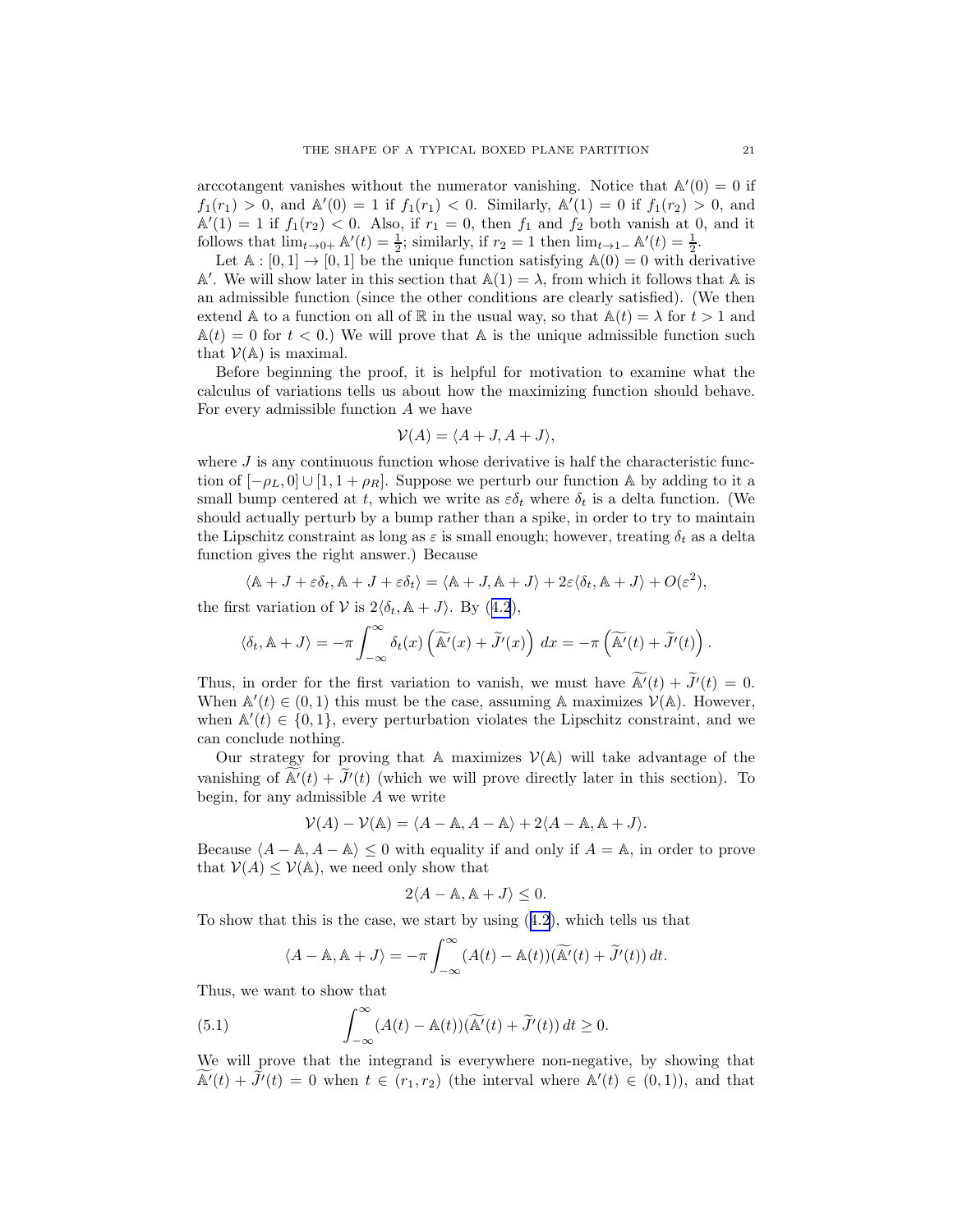in the rest of  $(0, 1)$  its sign is the same as that of  $A(t) - \mathbb{A}(t)$ . (Outside  $(0, 1)$ ,  $A(t) = \mathbb{A}(t).$ 

In order to prove these facts, we will apply the following theorem. For a proof, see Theorem 93 of [\[Ti](#page-28-0), p. 125].

**Theorem 5.1.** Let  $\Phi$  be a holomorphic function on the upper half plane, such that the integrals

$$
\int_{-\infty}^{\infty} |\Phi(x+iy)|^2 dx
$$

exist for all  $y > 0$  and are bounded. Then there exists a function F on the real line such that for almost all  $x, \Phi(x+iy) \rightarrow F(x)$  as  $y \rightarrow 0^+$ , and the imaginary part of  $F$  is the Hilbert transform of the real part of  $F$ .

We will apply this theorem to determine the Hilbert transform of  $\mathbb{A}' + J'$ . To prepare for the application of the theorem, we begin by defining, for  $t \in (r_1, r_2)$ ,

$$
g(t) = \frac{f_1(t)}{\sqrt{f_2(t)}}
$$

and

(5.2) 
$$
\Phi(t) = \frac{1}{\pi} \cot^{-1} g(t).
$$

(Of course,  $\Phi(t) = \mathbb{A}'(t)$  on  $(r_1, r_2)$ , but this new notation will help avoid confusion soon.) Then  $q$  extends to a unique holomorphic function on the (open) upper half plane. The function  $\Phi$  extends as well to a unique holomorphic function on the upper half plane, together with all of R except the points  $-\rho_L$ , 0,  $r_1$ ,  $r_2$ , 1, and  $1 + \rho_R$ . To see why, notice that  $g(t)^2 + 1$  has only four roots, in particular, simple roots at each of  $-\rho_L$ , 0, 1, and 1 +  $\rho_R$ . There is always a holomorphic branch of the arccotangent of a holomorphic function on a simply-connected domain, as long as that function does not take on the values  $\pm i$ ; this fact gives us the analytic continuation of  $\Phi$ . Of course,  $\cot \pi \Phi(t) = g(t)$  for all t in the upper half plane.

For real t (except  $-\rho_L$ , 0,  $r_1$ ,  $r_2$ , 1, and  $1 + \rho_R$ ), define

$$
F(t) = \lim_{s \to 0+} \Phi(t + is) = \Phi(t).
$$

(We will use this notation to distinguish between the function  $F$  on the real line and the function  $\Phi$  on the upper half plane.) In order to apply Theorem 5.1, we must determine the real and imaginary parts of  $F(t)$ . Outside of  $(r_1, r_2)$ , Re  $F(t)$  is piecewise constant (in particular, constant between the points where  $F$  is undefined) since  $F'(t)$  is imaginary there. The integrability of  $F'(t)$  at  $t = r_1$  and  $t = r_2$  implies that  $F(t)$  is continuous there, which implies that  $\text{Re } F(t) = A'(t)$  for all  $t \in (0,1)$ .

To determine the behavior of Re  $F(t)$  for  $t \notin (0, 1)$ , we just have to see how much it changes by at  $-\rho_L$ , 0, 1, and  $\rho_R$ , since it is constant on  $(-\infty, -\rho_L)$ ,  $(-\rho_L, 0)$ ,  $(1, 1 + \rho_R)$ , and  $(1 + \rho_R, \infty)$ . To do so, notice that if  $\Phi'$  has a pole with residue r at a point on the real axis, then F changes by  $-\tau\pi i$  as one moves from the left of that point to its right. (To see this, integrate over a small semi-circle in the upper

<span id="page-21-0"></span>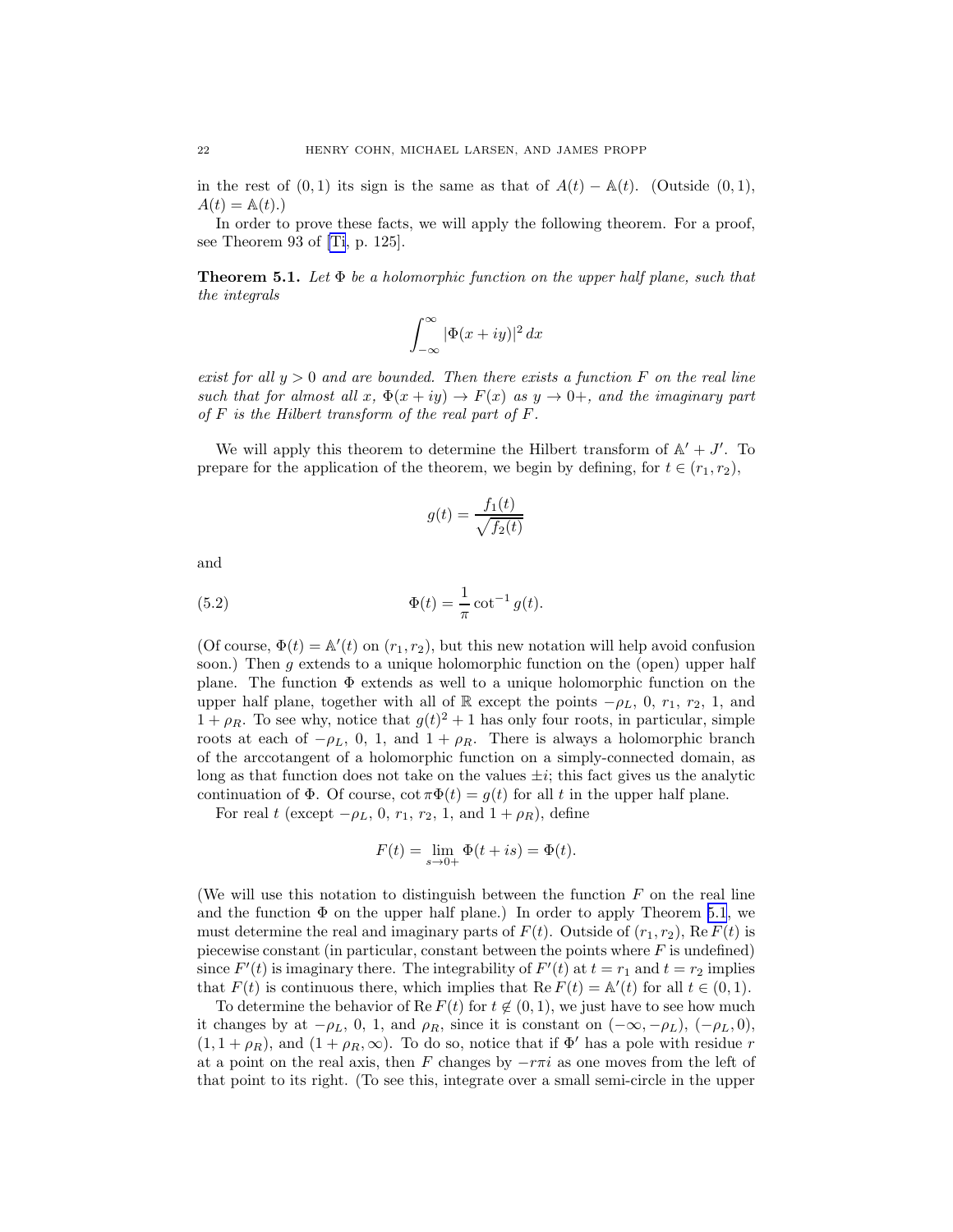half plane, centered at the point.) If  $g(u) = \pm i$ , then

$$
\begin{array}{rcl}\n\text{Res}_{t=u}\Phi'(t) & = & \frac{1}{\pi} \lim_{t \to u} -\frac{(t-u)g'(t)}{1+g(t)^2} \\
& = & \frac{1}{\pi} \lim_{t \to u} -\frac{(t-u)g'(t)}{(g(t)+g(u))(g(t)-g(u))} \\
& = & -\frac{1}{2\pi g(u)}.\n\end{array}
$$

Therefore, if  $g(u) = \pm i$ , then Re F changes by  $\pm \frac{1}{2}$  from the left of u to its right.

To determine the precise sign of  $g(u)$  when  $g(u) = \pm i$ , we will need to know how  $1/\sqrt{f_2(t)}$  behaves when analytically continued through the upper half plane. We know that it is positive on  $(r_1, r_2)$ . If one analytically continues it along any path through the upper half plane that starts in  $(r_1, r_2)$  and ends on the real axis to the left of  $r_1$ , then the result is a negative imaginary number (i.e., one with argument  $-\pi i/2$ ). Similarly, if the path ends to the right of  $r_2$ , then the result is a positive imaginary number.

Thus, 
$$
g(-\rho_L) = -i \operatorname{sgn} f_1(-\rho_L)
$$
. In fact,  $g(-\rho_L) = i$ , because

$$
f_1(-\rho_L) = -\lambda^2 - \rho\lambda - \rho_L \rho_R - \rho_L - \rho_L^2 < 0.
$$

It follows that Re F increases by  $\frac{1}{2}$  at  $-\rho_L$ . Similarly, Re F decreases by  $\frac{1}{2}$  at  $1+\rho_R$ .

The analysis at 0 and 1 is slightly more subtle. We have  $g(0) = -i \operatorname{sgn} f_1(0)$ , and  $g(1) = i \operatorname{sgn} f_1(1)$ . It turns out that  $\operatorname{sgn} f_1(0) = \operatorname{sgn} f_1(r_1)$  and  $\operatorname{sgn} f_1(1) =$ sgn  $f_1(r_2)$ . To prove this claim, we will deal with Im F. (The results about Im F will be needed later, so this approach is worthwhile even though one might wish for a direct proof.)

It is impossible for Im  $F(t)$  to vanish for  $t \in (0, r_1) \cup (r_2, 1)$ , since Re  $F(t)$  is 0 or 1 for such t, but  $F(t)$  cannot be 0 or 1 (since otherwise g would have a singularity at t, as one can see from  $(5.2)$ . Thus, the sign of Im  $F(t)$  is constant for t in each of  $(0, r_1)$  and  $(r_2, 1)$ .

The imaginary part of the arccotangent does not depend on the branch used (since the values of the arccotangent always differ by a multiple of  $\pi$ ). To determine the sign of the imaginary part of  $F(t)$ , we will use the fact that for real u with  $|u| > 1,$ 

(5.3) 
$$
\operatorname{sgn} \operatorname{Im} \cot^{-1}(ui) = -\operatorname{sgn} u.
$$

In order to apply this formula to  $F$ , we need to determine the sign of  $g$  on the axis. We determined above how  $1/\sqrt{f_2(t)}$  behaves. Since

$$
\Phi(t) = \frac{1}{\pi} \cot^{-1} \left( \frac{f_1(t)}{\sqrt{f_2(t)}} \right),
$$

we find, by combining the facts about  $1/\sqrt{f_2(t)}$  with (5.3), that sgn Im  $F(t)$  = sgn  $f_1(t)$  for  $t \in (0, r_1)$ , and sgn Im  $F(t) = -\text{sgn } f_1(t)$  for  $t \in (r_2, 1)$ .

Because sgn Im  $F$  is constant, we can deduce two important facts. First, we see that sgn  $f_1$  must be constant on  $(0, r_1)$  and  $(r_2, 1)$ . Notice that in fact it is constant on  $[0, r_1]$  and  $[r_2, 1]$ , because we showed earlier that it cannot vanish at one of the endpoints of one of these intervals unless the interval consists only of one point. Second, we see that  $\text{sgn}\,\text{Im}\,F(t) = \text{sgn}\,f_1(r_1)$  for  $t \in (0,r_1)$  and sgn Im  $F(t) = -sgn f_1(r_2)$  for  $t \in (r_2, 1)$ .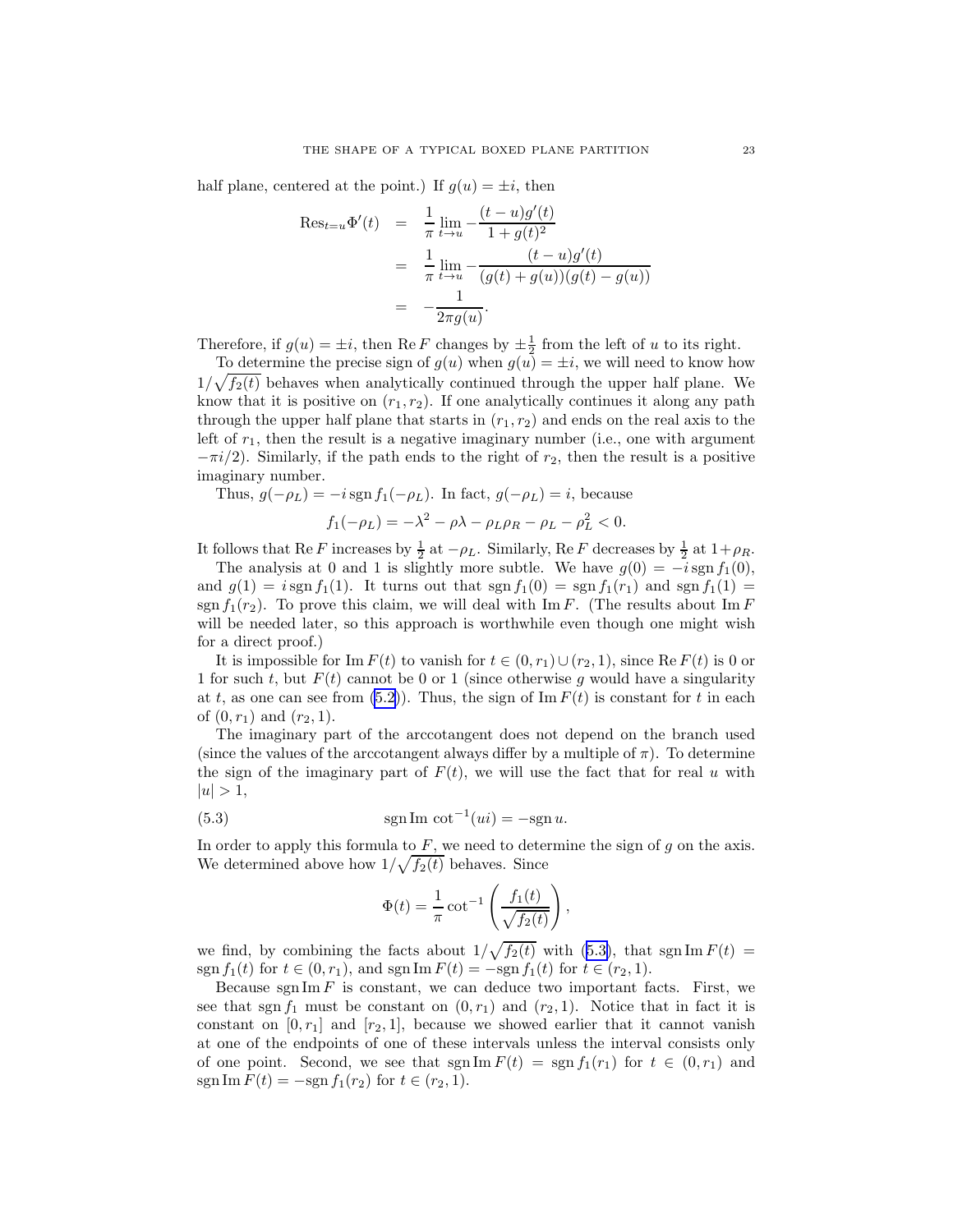Thus, having taken a short detour, we can see that  $g(0) = -i \operatorname{sgn} f_1(r_1)$ , and  $g(1) = i \operatorname{sgn} f_1(r_2)$ . It follows that Re F increases by  $\frac{1}{2}$  at 0 iff  $f_1(r_1) < 0$ , and decreases by  $\frac{1}{2}$  at 0 iff  $f_1(r_1) > 0$ . Notice that these are exactly the conditions under which  $\mathbb{A}'(0)$  is 1 or 0, respectively. Similarly, Re F increases by  $\frac{1}{2}$  at 1 iff  $f_1(r_2) > 0$ , and decreases by  $\frac{1}{2}$  at 1 iff  $f_1(r_2) < 0$ , and these are exactly the conditions under which  $\mathbb{A}'(1)$  is 0 or 1, respectively.

The information that we have obtained determines  $\text{Re } F$ , and in fact shows that

$$
\operatorname{Re} F(t) = \begin{cases} 0 & \text{if } t < -\rho_L, \\ \frac{1}{2} & \text{if } -\rho_L < t < 0, \\ \mathbb{A}'(t) & \text{if } 0 < t < 1 \text{ (and } t \neq r_1, r_2), \\ \frac{1}{2} & \text{if } 1 < t < 1 + \rho_R, \text{ and} \\ 0 & \text{if } 1 + \rho_R < t. \end{cases}
$$

In other words,  $\text{Re } F = \mathbb{A}' + J'.$ 

We would like to apply Theorem [5.1](#page-21-0) to conclude that the Hilbert transform of  $\mathbb{A}' + J'$  must be Im F; for the hypotheses of the theorem to be satisfied, we need some integral estimates, in particular that the integrals

$$
\int_{-\infty}^{\infty} |\Phi(r+is)|^2 dr
$$

exist for all  $s > 0$  and are bounded. To prove existence of the integral, we use the estimate  $\Phi(t) = O(t^{-1})$  as  $t \to \infty$ . To verify this estimate, notice that as  $t \to \infty$ in the upper half plane,  $g(t) = -(\rho/2 + \lambda)^{-1}it + O(1)$ , and for such t we have

$$
\Phi(t) = \frac{1}{\pi} \cot^{-1}(-(\rho/2 + \lambda)^{-1}it + O(1)) = \frac{i(\frac{\rho}{2} + \lambda)}{\pi t} + O(t^{-2}) + k,
$$

for some integer k depending on t and the branch of the arccotangent. For large t, continuity implies that  $k$  must be constant, and our knowledge of the behavior of  $\Phi$  on the real axis tells us that  $k = 0$ . It follows that  $\Phi(t) = O(t^{-1})$ , so the integrals must converge. To prove boundedness, we need only show that the integrals remain bounded as  $s \to 0$ . To see that they do, notice that the limiting integrand has singularities, but they are only logarithmic singularities (since  $\Phi'$  has poles of order 1 there), so it is still integrable.

We can now verify that  $\mathbb{A}(1) = \lambda$ . (This fact, which is necessary for  $\mathbb{A}$  to be admissible, was stated earlier, but the proof was postponed.) To determine A(1), we need to integrate  $\mathbb{A}'$  from 0 to 1. If  $\mathcal C$  denotes a semi-circle of radius R centered at 0, lying in the upper half plane, and oriented clockwise, then for  $R > \max(\rho_L, 1+\rho_R)$ , Cauchy's theorem implies that

$$
\begin{aligned} \text{Re} \int_{\mathcal{C}} \Phi(t) \, dt &= \text{Re} \int_{-R}^{R} F(t) \, dt \\ &= \int_{-\rho_L}^{1+\rho_R} \mathbb{A}'(t) + J'(t) \, dt \\ &= \mathbb{A}(1) + \frac{\rho}{2}. \end{aligned}
$$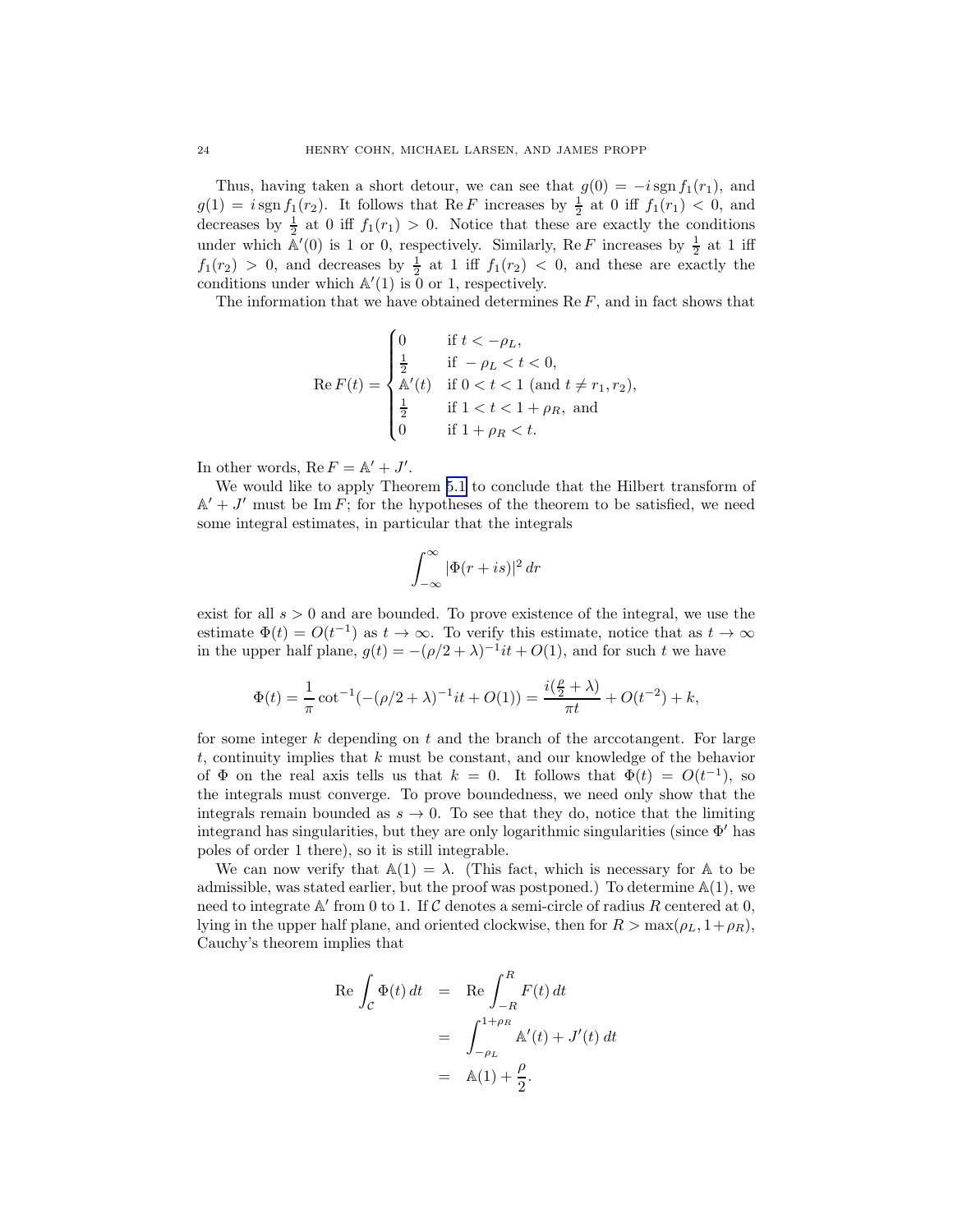Since  $\Phi(t) = \frac{i(\rho/2 + \lambda)}{\pi t} + O(t^{-2}),$  $\mathfrak{c}$  $\Phi(t) dt =$ Z  $\mathfrak{c}$  $i(\frac{\rho}{2} + \lambda)$  $\frac{1}{\pi t} dt + O(R^{-1})$  $=$   $(-\pi i) \frac{i(\frac{\rho}{2} + \lambda)}{\pi}$  $\frac{1}{\pi}$  + O(R<sup>-1</sup>)  $= \lambda + \frac{\rho}{2}$  $\frac{p}{2} + O(R^{-1}).$ 

Hence,  $\mathbb{A}(1) = \lambda$ .

Now Theorem [5.1](#page-21-0) tells us that because

$$
F(t) = \lim_{s \to 0+} \Phi(t + is)
$$

(except where undefined), the imaginary part of  $F$  is the Hilbert transform of the real part, i.e.,

$$
\widetilde{\mathbb{A}'} + \widetilde{J'} = \operatorname{Im} F.
$$

To complete the proof of  $(5.1)$ , we need more information about how Im  $F(t)$  behaves for  $t \in [0, 1]$ . We know that Im  $F(t) = 0$  for  $t \in (r_1, r_2)$ , by the definition of  $\Phi$ , so for such t,

$$
(A(t) - A(t))(\widetilde{A'}(t) + \widetilde{J'}(t)) = 0.
$$

If we can ensure that

(5.4) 
$$
(A(t) - A(t))(\widetilde{A'}(t) + \widetilde{J'}(t)) \ge 0
$$

for all  $t \in (0, r_1) \cup (r_2, 1)$ , then we will have proved  $(5.1)$ .

We will deal first with the sign of  $A(t) - A(t)$ . Recall that A' is constant on  $(0, r_1)$ , and is either 0 or 1 (assuming  $r_1 > 0$ ). Because of the Lipschitz condition  $0 \leq A' \leq$ 1, it follows that either  $A'(t) - A'(t) \ge 0$  for all  $t \in (0, r_1)$ , or  $A'(t) - A'(t) \le 0$ for all such  $t$ , according as  $\mathbb{A}'$  is 0 or 1 on that interval. Integrating and using  $A(0) = A(0) = 0$  implies that  $A(t) - A(t) \geq 0$  for  $t \in (0, r_1)$  in the first case (where  $\mathbb{A}'(0) = 0$ , and  $A(t) - \mathbb{A}(t) \leq 0$  in the second (where  $\mathbb{A}'(0) = 1$ ). Similarly, if  $\mathbb{A}'(1) = 0$  then  $A(t) - \mathbb{A}(t) \leq 0$  for  $t \in (r_2, 1)$ , and if  $\mathbb{A}'(1) = 1$  then  $A(t) - \mathbb{A}(t) \geq 0$ for  $t \in (r_2, 1)$ . Therefore, to prove (5.4), we need only prove the same inequalities as here, with  $A(t) - A(t)$  replaced by Im  $F(t)$ .

We have already shown that sgn Im  $F(t) = \text{sgn } f_1(r_1)$  for  $t \in (0, r_1)$ , and that sgn Im  $F(t) = -\text{sgn } f_1(r_2)$  for  $t \in (r_2, 1)$ . We know as well that  $A'(0) = 0$  if  $f_1(r_1) > 0$  and  $\mathbb{A}'(0) = 1$  if  $f_1(r_1) < 0$ , and that similarly,  $\mathbb{A}'(1) = 0$  if  $f_1(r_2) > 0$ and  $\mathbb{A}'(1) = 1$  if  $f_1(r_2) < 0$ . (Note that the only possible conditions under which  $r_1$ or  $r_2$  are roots of  $f_1$  are  $r_1 = 0$  and  $r_2 = 1$ , respectively.) These conditions, when combined with those derived in the previous paragraph, give us what we need. We conclude that for  $t \in (0, r_1) \cup (r_2, 1)$ , we have  $A(t) - \mathbb{A}(t) \geq 0$  iff Im  $F(t) \geq 0$ . Since Im  $F(t) = \widetilde{A'}(t) + \widetilde{J'}(t)$ , and is 0 for  $t \in (r_1, r_2)$ , we see that for all  $t \in (0, 1)$  (and trivially for  $t \notin (0, 1)$  since then  $A(t) = \mathbb{A}(t)$ ,

$$
(A(t) - \mathbb{A}(t))(\widetilde{\mathbb{A}'}(t) + \widetilde{J'}(t)) \ge 0.
$$

This inequality implies [\(5.1](#page-20-0)), which completes our proof.

Thus,  $\mathbb A$  is indeed the unique admissible function such that  $\mathcal V(\mathbb A)$  is maximal. We leave to the reader the task of checking that applying this result to the specific functional arrived at in Proposition [3.1](#page-15-0) leads to the explicit formula for  $\mathcal{P}_{\alpha,\beta,\gamma}$  given in Theorem [1.1](#page-4-0).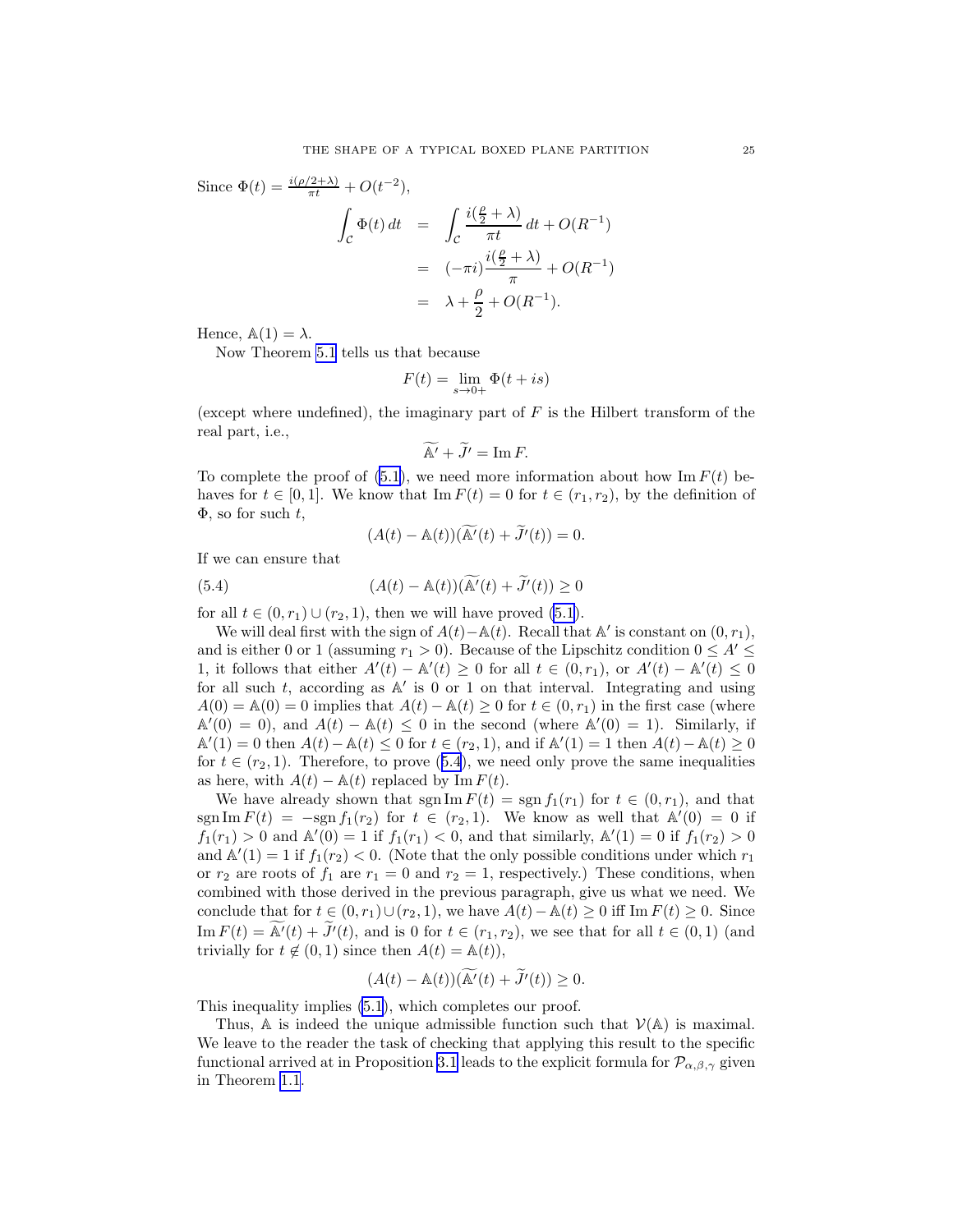#### 6. Conjectures and Open Questions

<span id="page-25-0"></span>The theorems we have proved do not answer all the natural questions about the typical plane partition in a box, or about random lozenge tilings of hexagons.

Given a location  $(x, y)$  in the normalized  $\alpha, \beta, \gamma$  hexagon, we can ask whether the probability of finding a vertical lozenge near  $(x, y)$  is given by  $\mathcal{P}_{\alpha, \beta, \gamma}(x, y)$ . Theorem [1.1](#page-4-0) tells us that this is true if we average over all  $(x, y)$  in some macroscopic region. However, it is conceivable that there might be small-scale fluctuations in the probabilities that would even out on a large scale. We believe that that is not the case.

**Conjecture 6.1.** Let V be any open set in the  $\alpha, \beta, \gamma$  hexagon containing the four points at which  $\mathcal{P}_{\alpha,\beta,\gamma}$  is discontinuous. As  $\sigma \to \infty$ , the probability of finding a vertical lozenge at normalized location  $(x, y) \notin V$  is given by  $\mathcal{P}_{\alpha, \beta, \gamma}(x, y) + o(1)$ , where the  $o(1)$  error bound is uniform in  $(x, y)$  for  $(x, y) \notin V$ .

There is numerical evidence that Conjecture 6.1 is true. Also, the analogous result for random domino tilings of Aztec diamonds has been proved in [\[CEP\]](#page-27-0), and it is not hard to prove that the local statistics for the one-dimensional case described in Section [1](#page-0-0) do in fact converge to i.i.d. statistics, so it is plausible that Conjecture 6.1 is true. A similar result should also hold for higher-order statistics (probabilities of finding configurations of several lozenges); one can deduce explicit hypothetical formulas for these probabilities from the theorems and conjectures in [\[CKP](#page-27-0)].

Of course, we do not need to restrict our attention to hexagons, but can look at tilings with lozenges of any regions. Hexagons do seem to involve the most elegant combinatorics and analysis, but one can prove in general that almost all tilings of large regions have normalized height functions that cluster around the solution to the problem of maximizing a certain entropy functional; see[[CKP](#page-27-0)] for the details.

We also conjecture an analogue of the arctic circle theorem of Jockusch, Propp, and Shor. (See[[JPS](#page-28-0)] for the original proof, or[[CEP\]](#page-27-0) for the proof of a stronger version on which our conjecture is based.) Define the arctic region of a lozenge tiling to be the set of lozenges connected to the boundary by sequences of adjacent lozenges of the same orientation (where a lozenge is said to be adjacent to another lozenge, or to the boundary, if they share an edge).

**Conjecture 6.2** (Arctic Ellipse Conjecture). Fix  $\varepsilon > 0$ . The probability that the boundary of the arctic region is more than a distance  $\varepsilon$  (in normalized coordinates) from the inscribed ellipse is exponentially small in the scaling factor  $\sigma$ .

There are also several questions for which we do not even have conjectural answers.

Open Question 6.3. Is there a simple way to derive the results of Section [5](#page-18-0) without having to guess any formulas?

Such a method would be much more pleasant than our approach. A good test case would be the following open question.

**Open Question 6.4.** Is there a  $q$ -analogue of Theorem [1.1](#page-4-0)?

Of course, the non-trivial situation is when  $q \to 1$  as  $\sigma \to \infty$  (although we do not know the precise relationship between q and  $\sigma$  that will lead to interesting limiting behavior). There is a simple  $q$ -analogue of MacMahon's enumeration of boxed plane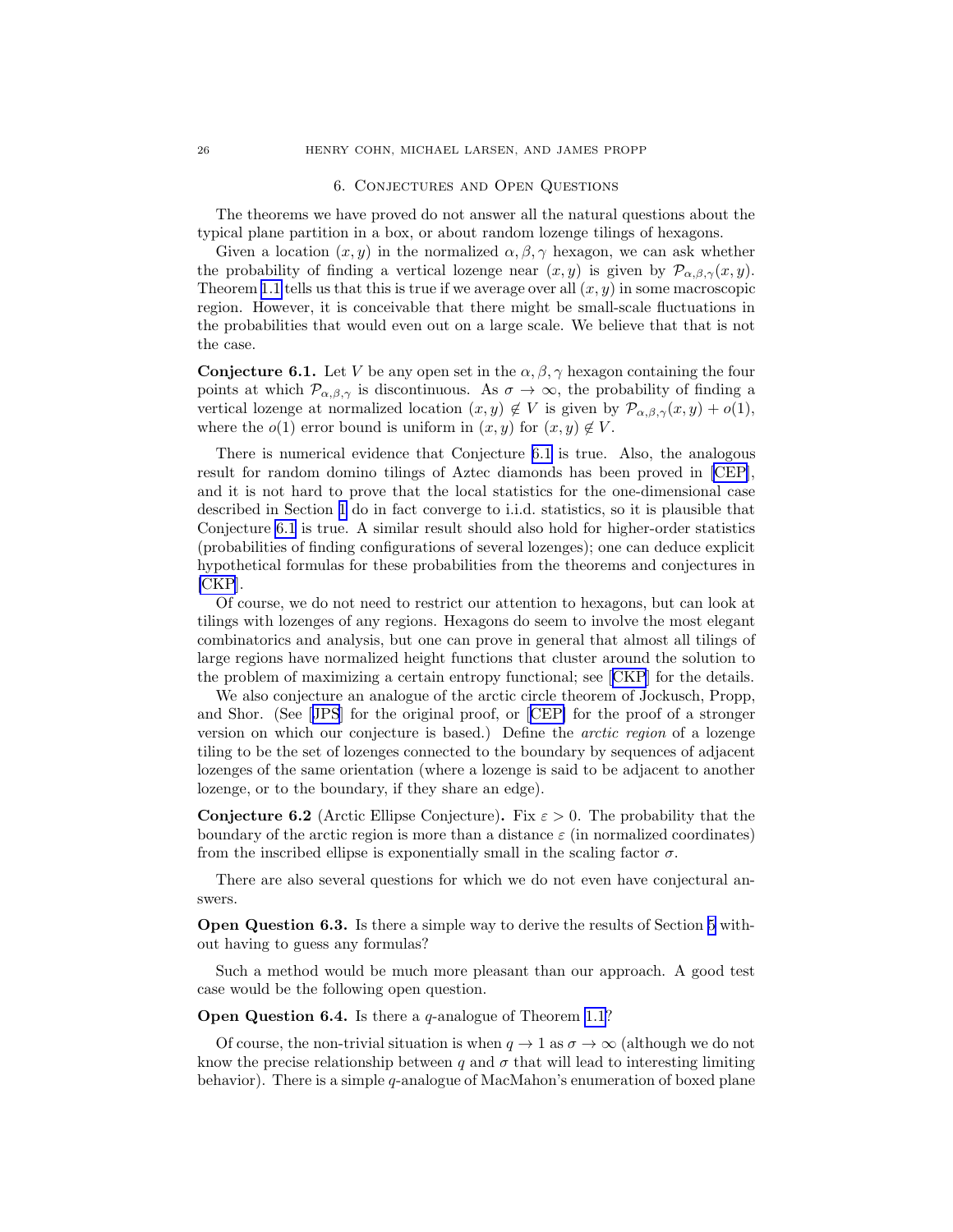<span id="page-26-0"></span>partitions (also due to MacMahon), and a q-analogue of Proposition [2.1](#page-9-0) (which can be established by a proof similar to that of Proposition [2.1\)](#page-9-0). We believe that the answer to Open Question [6.4](#page-25-0) is yes, and that the same approach should work, but the guess work required is likely to be tedious. We hope that further development of these techniques will someday let one answer such questions more easily.

Open Question 6.5. Is there an analogue of Theorem [1.1](#page-4-0) for "space partitions" (the natural generalization of plane partitions from the plane to space)?

The answer to Open Question 6.5 may well be yes, but it is extremely unlikely that similar techniques can be used to prove it. (For example, no analogue of MacMahon's formula is known, and there is no reason to believe that one exists.)

Appendix. Converting the Sum to an Integral

In Section [3](#page-12-0), we had to convert a sum to an integral. The sum was

(6.1) 
$$
\sum_{1 \le i < j \le n_L + \ell + n_R} \log \left( \frac{B^{-1}(j/N) - B^{-1}(i/N)}{j/N - i/N} \right) \left( \frac{1}{N} \right)^2,
$$

and we interpreted it as a Riemann sum for the double integral

(6.2) 
$$
\iint_{0 \le s < t \le \frac{\lambda + \rho}{1 + \rho}} \log \frac{C^{-1}(t) - C^{-1}(s)}{t - s} ds dt,
$$

for some function C which we have not yet specified. In Section [3,](#page-12-0) we claimed that the difference between the sum and the integral is  $o(1)$ , and that C can be chosen so that  $B'$  and  $C'$  nowhere differ by more than  $O(1/N)$ . In this appendix, we will define C and justify these claims.

The main obstacle is that  $(B^{-1})'$  can be quite large (infinite, in fact, when  $B' = 0$ ). We will now define a modification C of B designed to keep  $(C^{-1})'$  from being too large. We put  $C(0) = 0$  and  $C(b_i/N) = i/N$  for  $1 \le i \le n_L + \ell + n_R$ (so that  $C(1) = (\lambda + \rho)/(1 + \rho)$ ). Between these points, we will define C so that it is a continuous, strictly increasing, piecewise linear function on  $[0,1]$  such that  $C'$ is constant on intervals  $(i/N, (i+1)/N)$ , C' is never smaller than  $1/N^2$  or greater than 1, and  $|C' - B'| = O(1/N)$ . There is no canonical way to do this; one way that works is as follows. If  $b_{i+1} > b_i + 1$ , then set  $C((b_{i+1}-1)/N) = i/N + 1/N^2$  (and similarly if  $b_1 > 1$  set  $C((b_1 - 1)/N) = 1/N^2$ . Then interpolate linearly to define  $C$  in between the points at which we have defined it so far. Notice that changing *B* to *C* does not change the sum (6.1), since  $C^{-1}(i/N) = b_i/N = B^{-1}(i/N)$ .

To begin, for  $0 \leq s < t \leq \frac{\lambda + \rho}{1 + \rho}$ , we define

$$
f(s,t) = \log \frac{C^{-1}(t) - C^{-1}(s)}{t - s}.
$$

Because  $(C^{-1})' = O(N^2)$ , the mean value theorem implies that  $f(s, t) = O(\log N)$ .

Consider small squares of side length  $N^{-1}$ , with their sides aligned with the s- and t-axes and their upper right corners at  $(s,t) = (i/N, j/N)$ , for  $1 \le i < j \le k$  $n_L + \ell + n_R$ . Each square has area  $N^{-2}$ , and f is bounded by  $O(\log N)$ , so we can safely remove up to  $o(N^2/\log N)$  squares from the domain of integration and the corresponding terms from the sum without changing either by more than  $o(1)$ . We will do so in order to restrict our attention to squares on which we can bound the partial derivatives of f.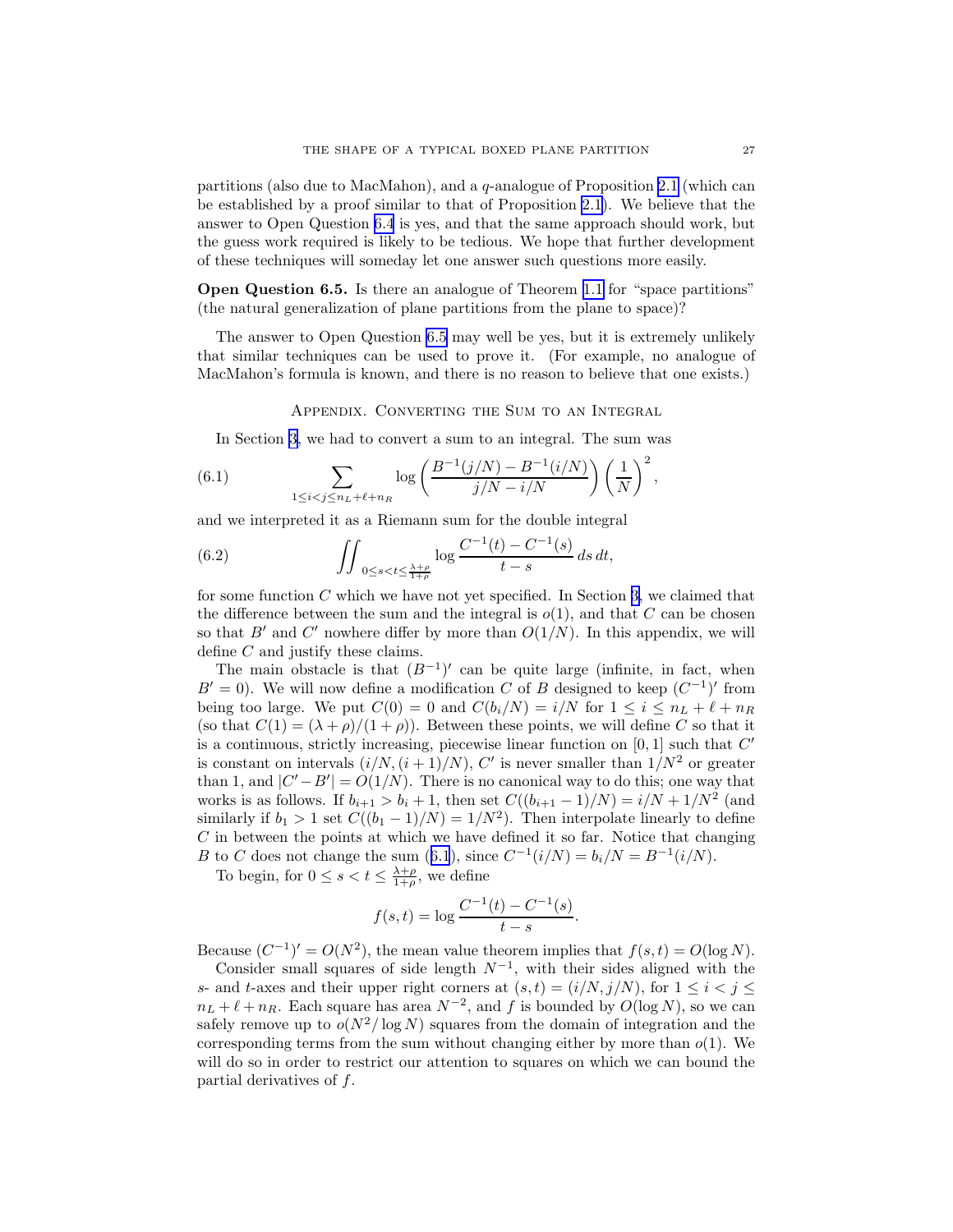<span id="page-27-0"></span>We first remove the  $O(N^{3/2})$  squares containing some point  $(s, t)$  with  $|s - t| \le$  $N^{-1/2}$ .

Next, we remove all squares containing some point  $(s,t)$  satisfying  $(C^{-1})'(s) \ge$  $N^{1/3}$  or  $(C^{-1})'(t) \ge N^{1/3}$ . We can check as follows that there are at most  $O(N^{5/3})$ such squares. Since  $C^{-1}$  is increasing and has range contained in [0, 1], the set of all t with  $(C^{-1})'(t) \ge N^{1/3}$  has measure  $O(N^{-1/3})$ . Also, as  $(s, t)$  varies over each small square,  $(C^{-1})'(s)$  and  $(C^{-1})'(t)$  are constant. Hence, in this step we are removing at most  $O(N^{-1/3}/N^{-2}) = O(N^{5/3})$  squares.

Thus, we can restrict our attention to squares containing only points  $(s, t)$  with  $|s-t| \ge N^{-1/2}, (C^{-1})'(s) \le N^{1/3}, \text{ and } (C^{-1})'(t) \le N^{1/3}.$ 

Now we will estimate the difference between the sum and the integral. If we can show that on each square, f varies by at most  $o(1)$  (uniformly for all squares), then we will be done. To determine how much  $f$  can vary over a square of side length  $N^{-1}$ , we compute

$$
\frac{\partial f}{\partial t} = \frac{(C^{-1})'(t)}{C^{-1}(t) - C^{-1}(s)} - \frac{1}{t - s}.
$$

The second term has absolute value at most  $N^{1/2}$  (since by assumption  $|s-t| \geq$  $N^{-1/2}$ ). To bound the first term, we start with the denominator. Because  $C' \leq 1$ everywhere, we have  $(C^{-1})' \ge 1$ , so  $|C^{-1}(t) - C^{-1}(s)| \ge |s - t|$ , and thus

$$
\left|\frac{(C^{-1})'(t)}{C^{-1}(t) - C^{-1}(s)}\right| \le \frac{|(C^{-1})'(t)|}{|s - t|} \le (C^{-1})'(t)N^{1/2}.
$$

Finally, since  $(C^{-1})'(t) \le N^{1/3}$ , we have

$$
\frac{\partial f}{\partial t} = O(N^{5/6}) = o(N).
$$

The same holds for  $\partial f/\partial s$ , of course.

Therefore, over one of the small squares of side length  $N^{-1}$ , f can vary by at most $o(1)$ . Thus, the sum ([6.1\)](#page-26-0) differs from the integral [\(6.2](#page-26-0)) by at most  $o(1)$ .

### Acknowledgements

We thank Tom Brennan, Persi Diaconis, and Noam Elkies for useful discussions, the anonymous referee for pointing out an oversight in our proof, and Valerie Samn for helping with the figures.

#### **REFERENCES**

- [BH] H. W. J. Blöte and H. J. Hilhorst, *Roughening transitions and the zero-temperature triangular Ising antiferromagnet*, J. Phys. A 15 (1982), L631–L637.
- [CS] L. Carlitz and R. Stanley, *Branchings and partitions*, Proc. Amer. Math. Soc. 53 (1975), 246–249.
- [CEP] H. Cohn, N. Elkies, and J. Propp, *Local statistics for random domino tilings of the Aztec diamond*, Duke Math. J. 85 (1996), 117–166, [arXiv:math.CO/0008243.](http://arxiv.org/abs/math/0008243)
- [CKP] H. Cohn, R. Kenyon, and J. Propp, *A variational principle for domino tilings*, J. Amer. Math. Soc. 14 (2001), 297-346, [arXiv:math.CO/0008220](http://arxiv.org/abs/math/0008220).
- [DT] G. David and C. Tomei, *The problem of the calissons*, Amer. Math. Monthly 96 (1989), 429–431.
- [EKLP] N. Elkies, G. Kuperberg, M. Larsen, and J. Propp, *Alternating sign matrices and domino tilings*, J. Algebraic Combin. 1 (1992), 111–132 and 219–234.